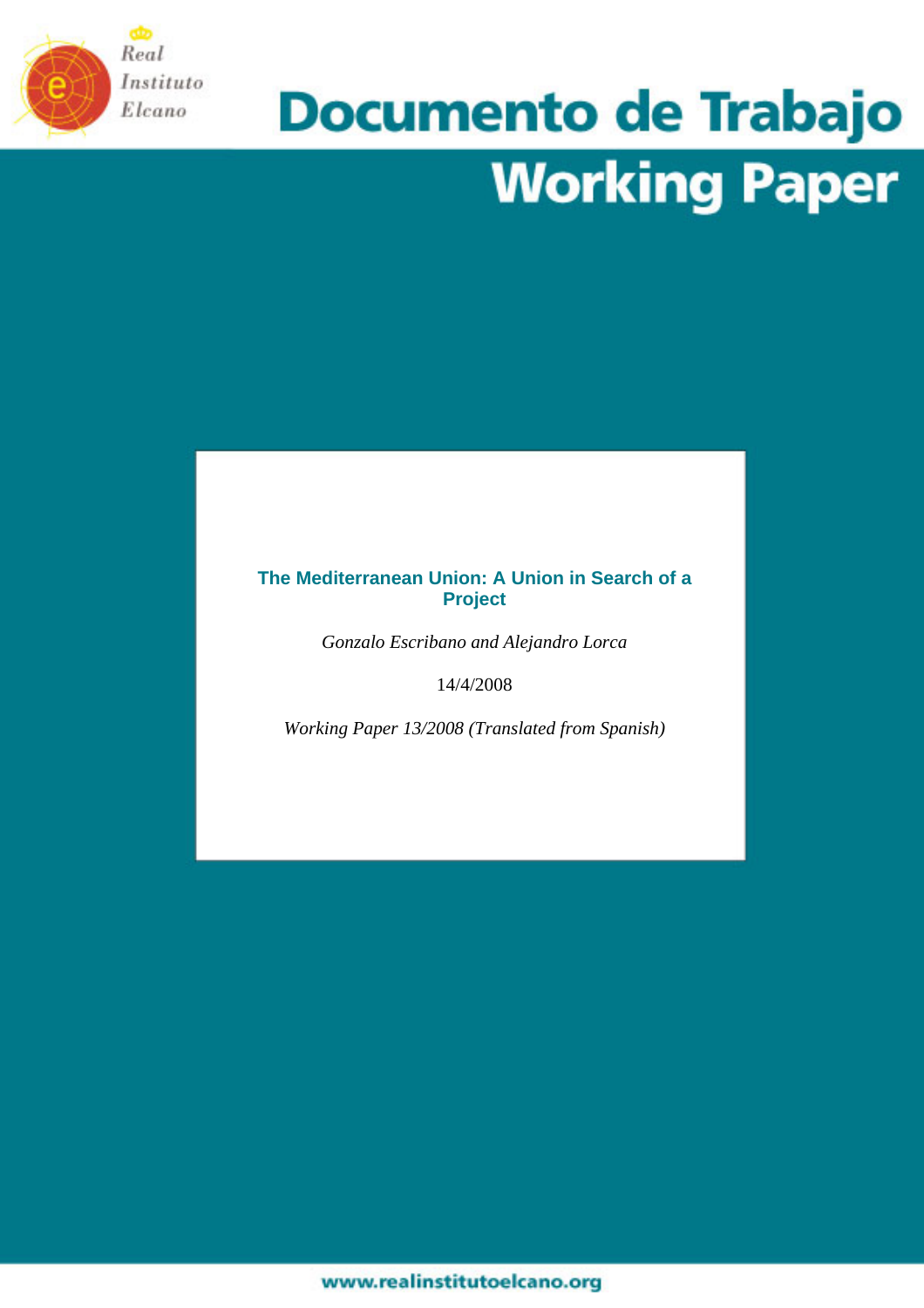# **The Mediterranean Union: A Union in Search of a Project**

*Gonzalo Escribano and Alejandro Lorca* 

#### **Summary**

A French proposal to create a Mediterranean Union has drawn much attention on the Euro-Mediterranean political scene. So far the proposal is somewhere between vague and indeterminate. It is important for Spain to join this process so as to guide it from the inside with coherent ideas.

#### **Introduction**

The French President Nicolas Sarkozy first proposed the idea of a Mediterranean Union on 7 February 2007 in Toulon as he campaigned for the presidential election of that year, and the idea has drawn much attention on the Euro-Mediterranean political scene. At first the idea was seen as just another pitch for the election campaign, meant for domestic consumption and separate from the inter-governmental workings of the countries on the northern and southern rims of the Mediterranean. The proposal had electioneering written all over it: it blended a French commitment to the Mediterranean region with an apparent alternative to the idea of letting Turkey join the EU. Time has shown, however, that the proposal also reflects a view widely shared in France as to the country's strategic position in the Mediterranean.<sup>1</sup>

Outside France, early reaction to the proposal ranged from scepticism to opposition. In fact, one of the paradoxes of the idea is that it has stirred premature nostalgia over the Barcelona Process among some of its most ardent critics. This is especially the case in the academic world, where the French proposal has turned many heads and drawn explicit criticism. As the proposal is still recent, and perhaps because it is short on details, there is still no broad, formal body of literature on the issue. But there have been many articles written in the media, and some working papers. In general, these pieces welcome the French initiative as a potential force for renewal. Then, as expected, they make alternative proposals. In any case it is important to note that the initiative has placed the Mediterranean region on the agenda of European political leaders and attracted the attention of the media. And with the Lisbon accords recently signed, the debate is beginning to go beyond the Euro-Mediterranean realm and make an overall evaluation of Europe's drive to work towards a common foreign policy.

Among member states and the countries of the Maghreb (except Algeria, where the proposal has been received more coolly) the attitude has been one of watching and waiting, without offending the French President, and trying to have an influence on the proposal so as to project each country's own preferences. The European Commission has seen in the initiative a desire to keep it on the sidelines of the Mediterranean Union, and being included later in the proposal does not appear to have appeased the Commission. Perhaps the strongest reaction has come from non-Mediterranean member countries of the EU. They have been excluded from an initiative that still plans to use EU funds. In a speech in Berlin on 5 December 2007, German Chancellor Angela Merkel expressed fears that the Mediterranean Union would threaten the core of the EU. Specifically, she said it was out of the question for some countries to form a Mediterranean Union and finance it with resources from the  $EII^2$ 

<sup>&</sup>lt;sup>1</sup> For instance, the Avicena Report of April 2007, conceived as a strategic analysis of the role of France in the region. It sees a need for a new and more strong-willed thrust in French policy in the Maghreb and the Middle East. Some analysts had already warned of France's tendency to view Euro-Mediterranean relations through the prism of strategic competition with the US, for instance D. Schmid (2005), 'France and the Euro-Mediterranean Partnership: The Dilemmas of a Power in Transition', in H. Amirah Fernández and R. Youngs, *The Euro-Mediterranean Partnership: Assessing the First Decade*, Elcano Royal Institute and FRIDE, Madrid. 2 EU Observer, *http://euobserver.com*.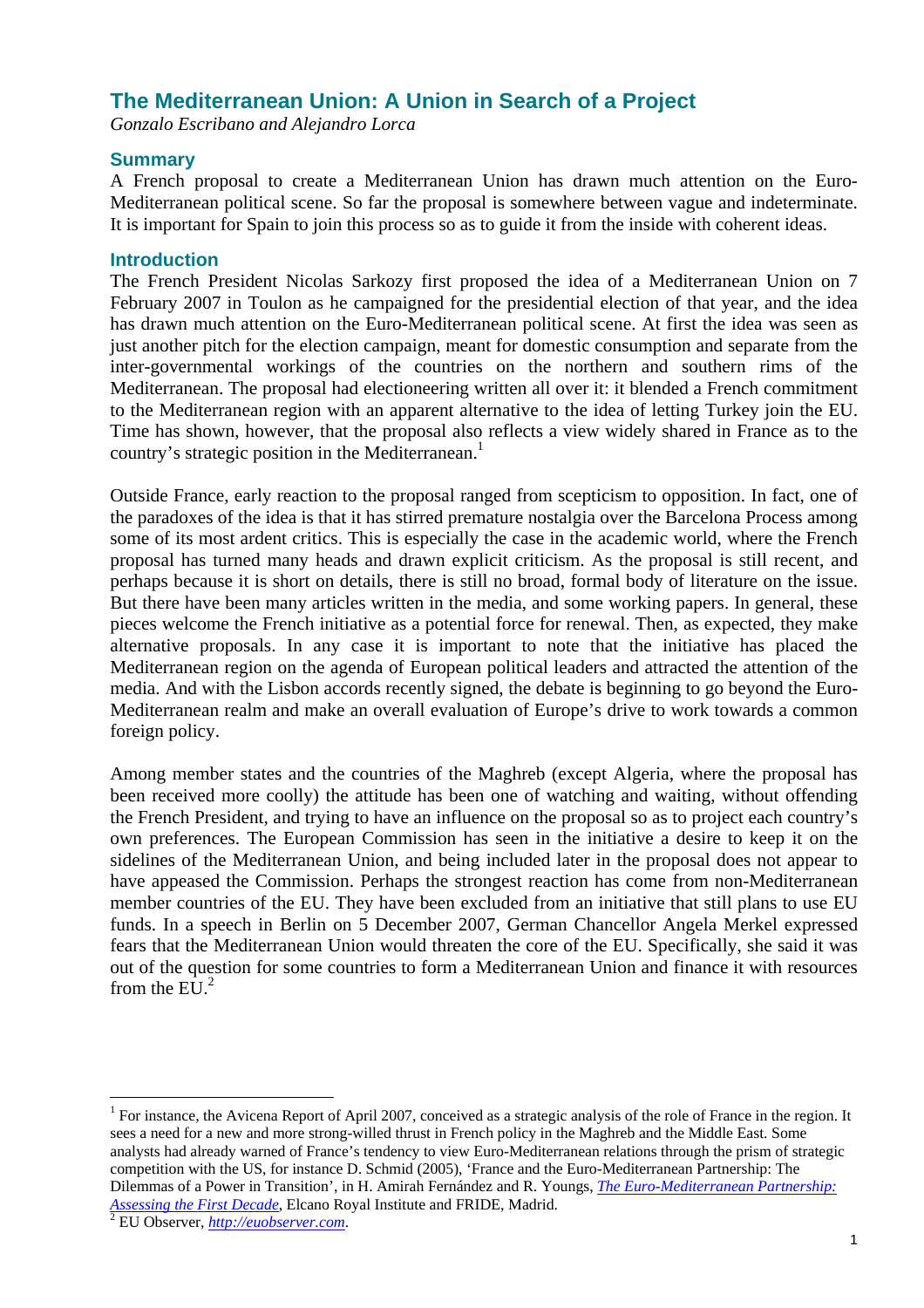With its transformation from election proposal to diplomatic initiative, there is a growing perception that President Sarkozy's idea can be channelled in such a way as to deepen Euro-Mediterranean relations. It seems that the dynamics of Mediterranean geopolitics are entering a new phase marked by the personality of the new French President and his vision of France's place in the international arena, one in which the Mediterranean is a strategic vector. In other words, there appears to be a consensus to the effect that the age, ambition and political ideas of the new President can have a major influence on shaping of Euro-Mediterranean relations in the new few years. For this reason it is a good idea to analyse in detail the possibilities that his proposal opens up for the Mediterranean.

In terms of format, this paper centres on three issues. The first is what direction this reshaping of ties will take, if in fact there is one; in other words, what does the proposal entail and what is its actual content in political, institutional, financial and economic terms. The second issue looks at how to utilise Sarkozy's drive efficiently so that it remains consistent with the current Euro-Mediterranean framework but at the same time builds on it and yields significant progress. With this in mind the second part of the paper reviews and analyses some of the proposals made in recent months. Finally, the third section proposes some ideas for preserving the spirit of the Barcelona Process without missing out on a chance to make substantial progress in Euro-Mediterranean relations.

# **A Union of Projects**

 $\overline{a}$ 

In the time elapsed between the unveiling of the electoral proposal in Toulon and a speech by Sarkozy as President in Tangiers on 23 October 2007, one can detect how French diplomats have worked to give content to and elaborate on the fine points of an initiative that had been short on details. But the President's determination has not wavered. In the speech at Toulon, once we have removed the electoral component (selective immigration, and an alternative to Turkey joining the EU) and what are seen outside France as excesses of rhetoric (France's civilising mission), there are important messages. In the first place, there is a strategic vision for the EU which, in the absence of further conceptual development, can be summed up with the statement that 'the future of Europe is in the South'. Sarkozy repeated the idea in his speech in Tangiers. This is a diagnosis shared by the rest of the Mediterranean members of the EU. And thanks largely to the Barcelona Process, this is also recognised by other member states which had not been terribly interested in the Mediterranean in the past.<sup>3</sup> However, the exact meaning of the sentence is discerned better in another part of the speech, when Sarkozy says that what is at stake in the Mediterranean is French influence in the world.

Secondly, Sarkozy says the Barcelona Process failed to achieve its goals, in part because the EU's enlargement to the East has overshadowed other priorities, but also because of the preponderance of free trade over the rest of the 'baskets', or packages of proposals, of the Euromediterranean Partnership. This can be nuanced by saying that, although tangible results have basically been achieved through free-trade agreements with Mediterranean member states, this should not be seen as a demerit of the economic package but rather as stemming from the apathy of the rest of what is on offer in the Barcelona Process. Stated this way, there is also a broad consensus on this issue. But one can also raise the question of what, on the other hand, –were it not for the Euro-Mediterranean Partnership– would have happened with Euro-Mediterranean relations in such a turbulent period like the one the region has endured since 1995. It is true that free trade accords, most of which have yet to reach the phase of substantial liberalisation, have not caused the economies of the

 $3$  For example, in the case of Germany see A. Jünemann (2005), 'German Policies in the Mediterranean', in H. Amirah Fernández and R. Youngs, *op. cit*.; also V. Perthes (1998), 'Germany and the Euro-Mediterranean Partnership: Gradually becoming a Mediterranean State', *EuroMeSCo papers*, n<sup>o</sup> 1. For the Scandinavian countries, see T. Melasuo (2005), 'El euromediterráneo cultural y social, y la ampliación de la Unión Europea. Una mirada desde las sociedades nórdicas', *Quaderns de la Mediterrània*, nr 5.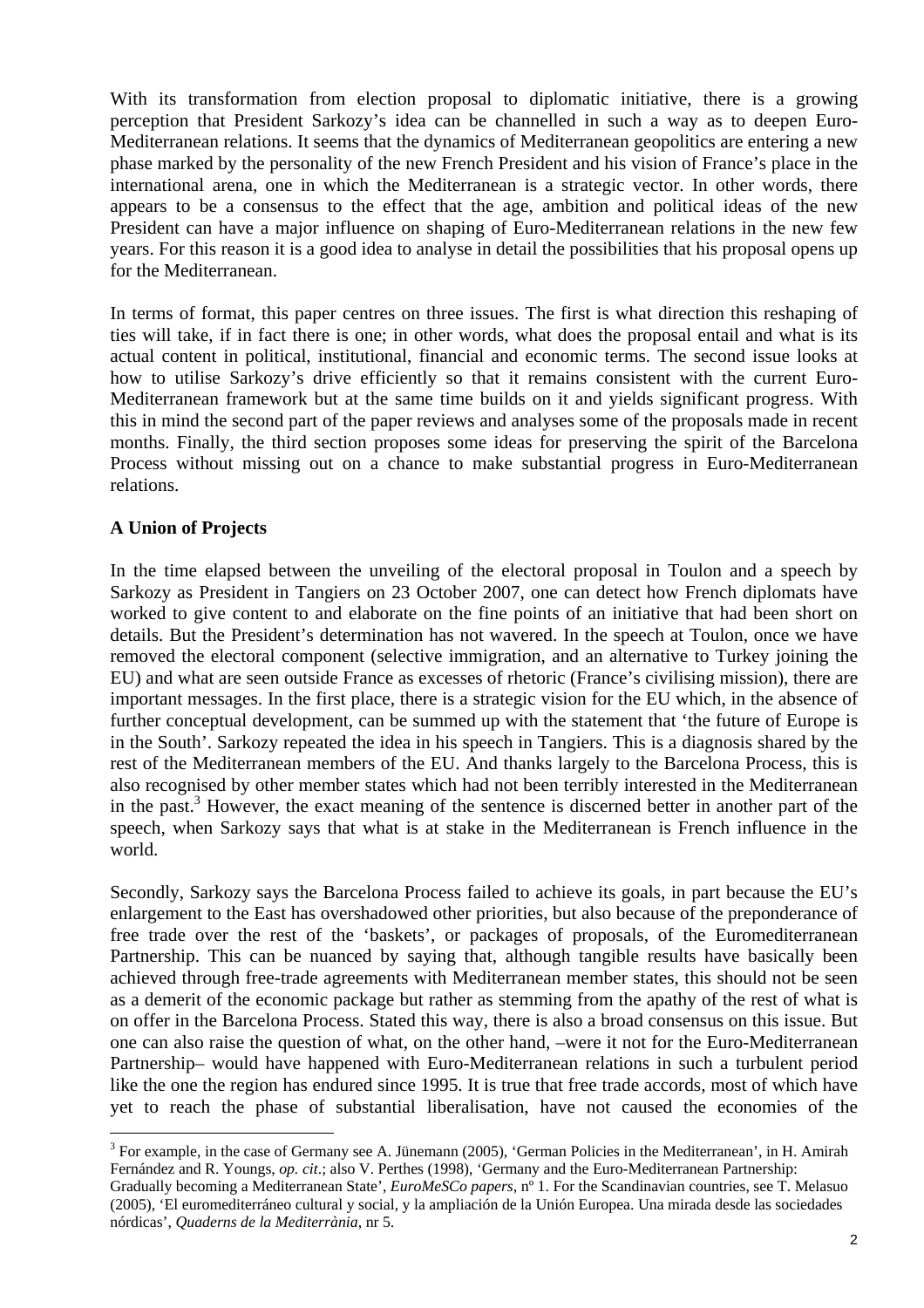Mediterranean member states to take off or served as catalysts for an overall process of economic and institutional reforms, much less led to the democratisation of the region. But no economist in his right mind would have expected free trade alone to resolve such a complex equation as the development and democratisation of the states on the Mediterranean's southern rim.4 At most, free trade can contribute to economic development and the modernisation of some institutions directly related to trade activity, especially since free trade accords are manifestly incomplete in that they do not fully include trade in services or agricultural products.

In the Toulon version of the French proposal, the goals of the Mediterranean Union were stated as the following: devise a policy of *immigration choisie*; 5 address the environmental challenges of the Mediterranean; conceive a policy of co-development with common poles of competitiveness and creation of joint venture companies; negotiated and regulated free trade (a contradiction in terms that further addresses what was stated above); joint management of water resources; an investment bank; and emphasis on education. As was to be expected, the proposals got a chilly reception, both from the European Commission and the non-Mediterranean members of the EU, which felt excluded, and from Mediterranean member countries of the Partnership. The latter did not seem to like the emphasis on immigration and the defence of French colonialism.

But in the Mediterranean part of Europe, the reaction was mixed. On the one hand, as we have already stated, some countries saw an opportunity to boost relations with the states of the Mediterranean's southern rim. But, on the other hand, there was concern over the possibility of a Mediterranean Union relegating the Barcelona Process to the back burner prematurely without contributing anything concrete to replace it. Finally, there was fear that dissociating the Mediterranean Union from the EU amounted to a French strategy to take over leadership of European action in the Mediterranean, as is clearly stated in the speech Sarkozy made in Toulon. One French researcher reminds us that 'when France talks about the Mediterranean, it tends to do it to reaffirm its leadership'.<sup>6</sup> In any case, that first proposal had the effect of getting many Foreign Ministry officials to go back to work on the issue of the Mediterranean and giving the impression that something might change in Euro-Mediterranean relations.

The speech Sarkozy gave in Tangiers spoke of the need 'to go further, faster' and begin working at 'another level'. The pace and rhetoric were vintage Sarkozy, but its activism might be healthy for relations whose current framework seems limited, in the absence of a greater level of political commitment. So the political will to advance is welcome. But perhaps we need to reflect on where we are headed before deciding to do it faster. Further? This does not seem to be an appropriate answer if what we want to do is formulate goals and objectives and tools for achieving them. And what is the point of working without considering at what level: a higher one? A more specific one? Transverse? Regional? From the bottom up?

The Tangiers speech shows a greater level of structuring in the French proposals. First**,** it seeks to amend some of the elements that were most heavily criticised by countries of the southern rim, Brussels and the rest of the EU member states: it endorses the principle of 'equality' to avoid colonialist-sounding connotations, avoids the issue of immigration, foresees participation by the European Commission and presents the Mediterranean Union as a common project that does not seek to replace the Barcelona Process or the Neighbourhood Policy**.** Secondly, it adds some features

<sup>&</sup>lt;sup>4</sup> G. Escribano (2007), 'Marruecos y la Unión Europea: 10 años después de la conferencia de Barcelona', in A. Fernández-Ardavín and M. Goded (coordinators.), *Europa y Marruecos. Diez años del Proceso de Barcelona*, Ed. Biblioteca Nueva, Madrid.

 $<sup>5</sup>$  The concept of 'selected immigration' was one of the pillars of Sarkozy's campaign, and consists basically of the host</sup> country (in this case France) having the right to select immigrants on the basis of its needs and interests. 6

<sup>&</sup>lt;sup>6</sup> It goes on to say: 'France also seeks to rebalance Europe's foreign policy options: the pan Euro-Mediterranean geopolitics advocated by the Neighbourhood Policy is of no use to the French, who, in the face of the central European prospect, prefer Mediterranean specificity'. Article by Dorothée Schmid in *El País*, 15/VII/2007.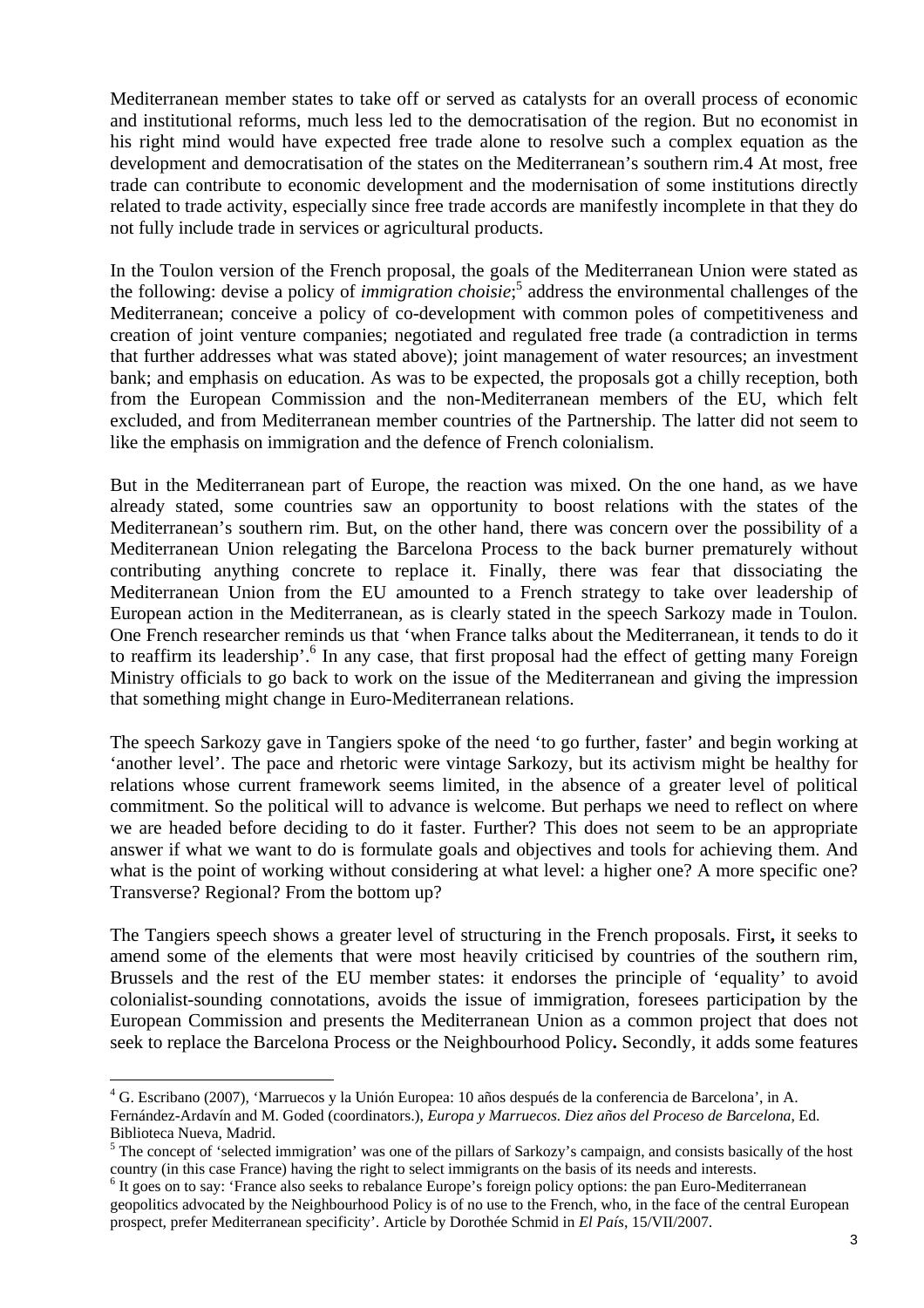that are general but do provide greater specifics, albeit conceptual and not at the operational level: it proposes a Mediterranean Union that is pragmatic and with variable geometry, gives priority to sectors such as culture, education, justice and health; and incorporates the phrase 'a Union of projects' in line with the recommendations of the Avicena Report and other proposals.<sup>7</sup>

It seems that France wants regional cooperation to be based on five institutional initiatives with a highly symbolic content: (1) a Mediterranean Investment Bank similar to the European Investment Bank, an existing proposal that never got off the ground and is not supported by the EIB, which feels the problem with the Mediterranean region is not one of a lack of financing but rather a lack of viable projects that can appeal to the financial community (this position is debatable); (2) an environmental agency with the task of overseeing management of water resources; (3) a nuclear energy agency; (4) an exchange programme for university students along the lines of the Erasmus programme and designed to encourage cultural exchanges; and (5) the creation of a shared audiovisual sector.

Although the exact workings of a Mediterranean Union remain unknown, this approach seems to reflect that of a 'Union of agencies' more than one of projects. In fact, the recent proposal by the French Parliament includes the idea of a Mediterranean agency to manage the Mediterranean Union.<sup>8</sup> One might think this is a deliberate strategy to allow the distribution of agencies and thus satisfy all the participants, in which case each one (including Spain, of course) would have to start thinking about which one interests them. But an empty initiative (yet another one, critics would say) is the last thing the region needs.

Aside from creating a Mediterranean Investment Bank and a water-resources management agency, at face value the other three proposals have an unmistakable French flavour to them. Sarkozy has shown interest in assuming a leading role in the rise of nuclear energy as detected in the southern rim of the Mediterranean basin, with his recent visits to Morocco and Algeria, to which one might add Libya, and has proposed making French know-how in the sector available to a future Mediterranean nuclear agency. As for the university exchange programme, one might expect this to channel students from the southern rim to French schools, due to language issues, close ties with universities in the southern rim (mainly in the Maghreb) and in general the network of relations between France and its former colonies or protectorates. Going back to the issue of language, when one speaks of a common audiovisual sector, it does not seem this would have English as its shared tongue.

This apparent lack of precise details in the project lends itself to several interpretations. On the one hand it can be perceived as an exercise in making virtue out of necessity: on the basis of an electoral proposal that is void of content, to transmit flexibility to agree on the fundamental elements, even with regard to what countries would belong to Mediterranean Union. In this scenario it is appropriate to consider contributions from other member states, Mediterranean member states and the European Commission, and it makes sense to seek more proposals and narrow down the project from a constructive point of view. A less benign interpretation would be that the Mediterranean Union is simply an instrument for France to project its power, and that its ambiguity is a deliberate strategy to avoid the proposal being rejected altogether at the outset, trusting that the French President's political vigour will manage to smooth over resistance to it. Finally, it has also been ventured that the Mediterranean Union might simply be Sarkozy's 'Turkish gambit', erased prematurely due to the predictable and vehement refusal of Turkey to consider any alternative to EU membership.<sup>9</sup>

<sup>&</sup>lt;sup>7</sup> For example, the IPEMed-CALAME proposals (2005), 'Quatorze travaux pour la Méditerranée'.

<sup>8</sup> Commission des Affaires Étrangères de l'Assemblée Nationale, Rapport d'Information sur le thème 'Comment construire l'Union méditerranéenne', 5/XII/2007.

<sup>9</sup> M. Emerson and N. Tocci (2007), 'A Little Clarification, Please, on the Union of the Mediterranean', *CEPS Commentary*, 8/VI/2007.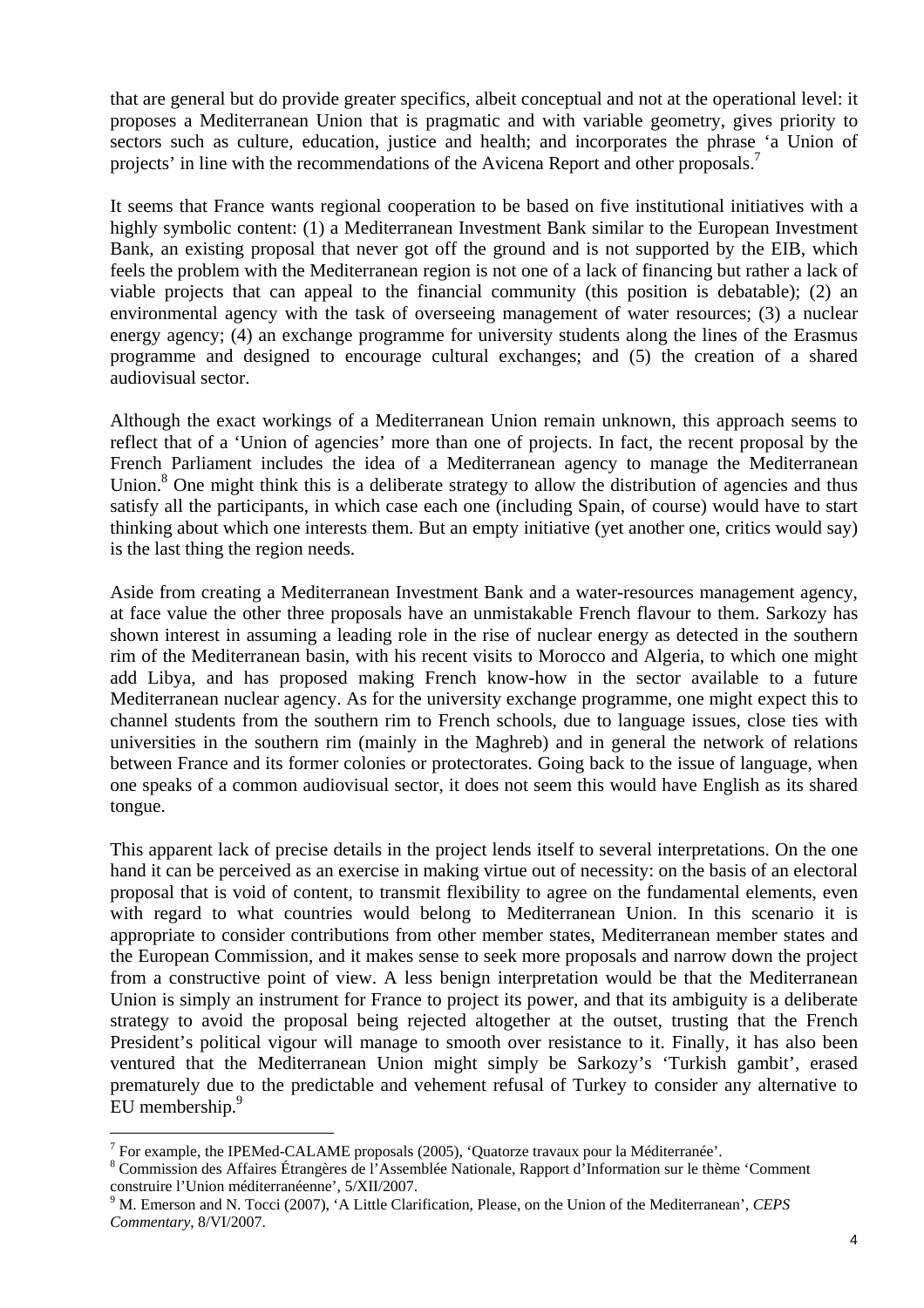#### **Proposals for a Union**

In this paper we intentionally adopt a constructive approach, which allows speculation as to what elements could be incorporated to the Mediterranean Union so as to move forward from the current framework. Therefore, we retain the formula of going 'further, faster' than has the Euro-Mediterranean Partnership that emerged from the Barcelona Conference of 1995, with the understanding that the new proposal provides an opportunity to revitalise cooperation on both shores of the Mediterranean. This constructive focus is shared by all the documents cited in this study. It is also the essence of the Spanish proposal, which involves precisely going beyond the Euro-Mediterranean Partnership and 'building a true geopolitical space through the establishment of the Euro-Mediterranean Union'.10

To this end the Spaniards have proposed a new but modest institutional framework: a Euro-Mediterranean Council, more frequent meetings of ministerial councils and a strengthening of the Euro-Mediterranean Parliamentary Assembly; the creation of two new entities with shared management, a Committee of Permanent Government Representatives and a Permanent Commission that would serve as a secretariat; a proposed Financial Institution for the Mediterranean, which would be a precursor of a Mediterranean Bank; and in the area of cultural dialogue, regional application of the so-called 'Alliance of Civilisations'. The proposal also features more ambitious elements, although it still just tries to identify goals without specifying the fundamental aspects: achieving peace between Israel and Palestine, closer ties on energy issues, a deeper opening of markets, curbing environmental deterioration, maintaining ties with civil society and responsible management of migratory flows.

The differences with the Mediterranean Union proposed by France are substantial. In the first place, by advocating a Euro-Mediterranean Union, it includes EU member states that are not on the Mediterranean coast and grants a prominent role to the European Commission. For many observers and for some non-Mediterranean member states, this issue is key. A Mediterranean Union separated from the EU is unthinkable because in economic terms it would mean renouncing the use of Europe-wide instruments such as the common trade policy.<sup>11</sup> In political terms it is important because only by including non-Mediterranean member states can one expect to retain their interest in the region and avert a greater imbalance in favour of Eastern Europe in the EU's foreign policy.<sup>12</sup> The proposals that are most in favour of a Mediterranean Union solve this double problem with a certain degree of haste: the Mediterranean Union should be built precisely on the sidelines of the EU, with non-Europeanised policies to which one can apply the principle of subsidiarity; and the 'German problem' can be resolved by resorting to the mechanism of enhanced cooperation.13

<sup>&</sup>lt;sup>10</sup> Ideas expressed by Miguel Ángel Moratinos in his article 'Del Proceso de Barcelona a la Union del Mediterraneo', in which he calls President Sarkozy's proposal most timely (*El País*, 2/VIII/2007).

<sup>&</sup>lt;sup>11</sup> Emerson and Tocci (2007), *op. cit.*<br><sup>12</sup> A. Vasconcelos (2007), '¿Unión Euromediterránea?', in IEMed and CIDOB, *MED2007. Anuario del Mediterráneo*, Barcelona.

<sup>13</sup> Institut de la Méditerranée (2007), *Report of the Expert Group Convened by the Mediterranean Institute on the Mediterranean Union Project*, October 2007. One of the authors of the current paper, working as a member of the expert group, expressed the need to preserve an EU dimension in the Mediterranean Union. The report acknowledges this position but rejects it.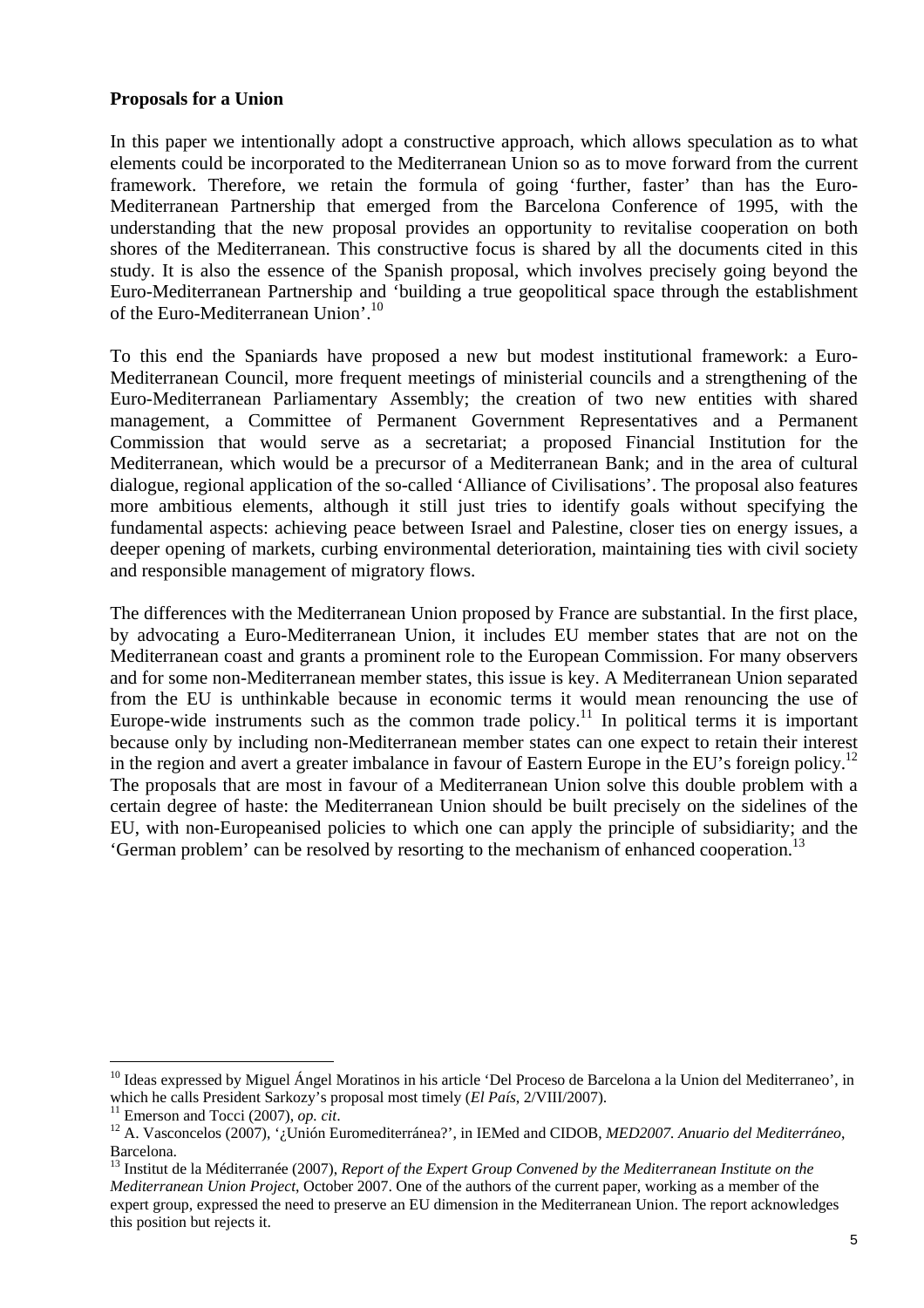A similar focus is seen in the report that the French National Assembly presented on the Mediterranean Union; it proposes a Mediterranean Union associated with the EU, made up of 'permanent' members (Mediterranean countries) and 'non-permanent ones' (non-Mediterranean EU countries), that take part voluntarily on a case-by-case basis.<sup>14</sup> For all analysts, the spirit of the Union should be one of 'deepening' relations, but some feel this is incompatible with a 32-member Mediterranean Union and that things should start off with a 5+5 plan which, once momentum is achieved, could extend naturally to the rest of the EU member states and the Mediterranean member states.<sup>15</sup>

One must admit that the idea of applying the procedure of enhanced cooperation can be appealing, if not altogether necessary, especially after what was agreed to this effect at the Lisbon summit of 2007. Along those lines, Bichara Khader has proposed a limited Mediterranean Union inspired by the 'Nordic dimension', what he calls the Priority Regional Partnership. (PRP).<sup>16</sup> It would consist of enhanced cooperation that involves the eight Mediterranean members of the EU, plus the Maghreb countries and Egypt. This geographical proposal is very similar to the 5+5 arrangement that France pushed for in the 1990s.17 This brings us to the question of Israel. There are several reasons for not including the Middle East. Khader says it is pointless to do so unless there is a Palestinian state. Vasconcelos says that, just as with the Spanish proposal, no Euro-Mediterranean initiative can skip over peace in the region as one of its goals. The report from the Institut de la Méditerranée acknowledges that the conflict between Israel and Palestine cannot be ignored by the Mediterranean Union, but says this should not be one of its main objectives either.

In reality, the proposed Mediterranean Union does not seem to want to take on politically complicated issues such as the conflicts that ravage the region, promotion of democracy or respect for human rights (Sarkozy's recent proposal to send buffer troops to the Palestinian territories is totally separate from the Mediterranean Union). Nor does it seem to want to address economically sensitive issues such as completing the free trade area with agriculture or liberalising Mode 4 of the rendering of services in order to rationalise the movement of workers.<sup>18</sup> Perhaps it is in these areas where one detects most a certain Colbertist tone in the French proposal: it speaks of regulated free trade and the creation of poles of competitiveness, concepts which smack of protectionism and interventionism. In some ways, rather than the *Barcelona Plus* proposed by EuroMeSCo with an eye to the 10th anniversary of the Barcelona conference,  $19$  there exists the temptation to call it *Barcelona Minus*. This is especially important because as some analysts note, the situation these days in the Mediterranean is no easier than it was in 1995, and cannot be tackled simply with strong will and enthusiastic application of simple solutions.<sup>20</sup>

A more nuanced alternative is the one in the aforementioned report from the Institut de la Méditerranée, an idea which might be thought of as a 'union of agencies'. The expert group brought together by the institute proposes an institutional structure that is much denser than the one in the Spanish proposal, although paradoxically it warns of the danger of the initiative getting bogged down in bureaucracy. The proposal salvages some old ideas but always excludes the EU dimension: it calls for an annual intergovernmental meeting at the highest level, including the EU, a political secretariat, a Mediterranean Parliament and a Mediterranean Bank. But it adds new elements such

 $^{14}$  Op. cit.

<sup>&</sup>lt;sup>15</sup> Approach adopted by Le Cercle des Economistes (2007),  $5+5=32$ . Feuille de route pour une Union *Méditerranéenne*, Ed. Perrin, Paris.

<sup>&</sup>lt;sup>16</sup> B. Khader (2007), 'L'Union Méditerranéenne: Une Union de projets ou un projet d'Union', *www.euromedmarseille.com/blog/Articles/Khader.doc.*<br><sup>17</sup> Mainly in the 5+5+1 arrangement (including the EU) noted by Martín Ortega in 'Cómo España y la UE pueden

contribuir a la formación de un Magreb unido', *Memorando OPEX*, nr 24/2006.<br><sup>18</sup> Mode 4 of rendering of services refers to those services in which the party rendering them travels physically to the

country where the service is provided and as a result this causes greater flexibility in the movements of the work force.

<sup>&</sup>lt;sup>19</sup> 'Barcelona Plus: Towards a Euro-Mediterranean Community of Democratic States', EuroMeSCo Report, April 2005.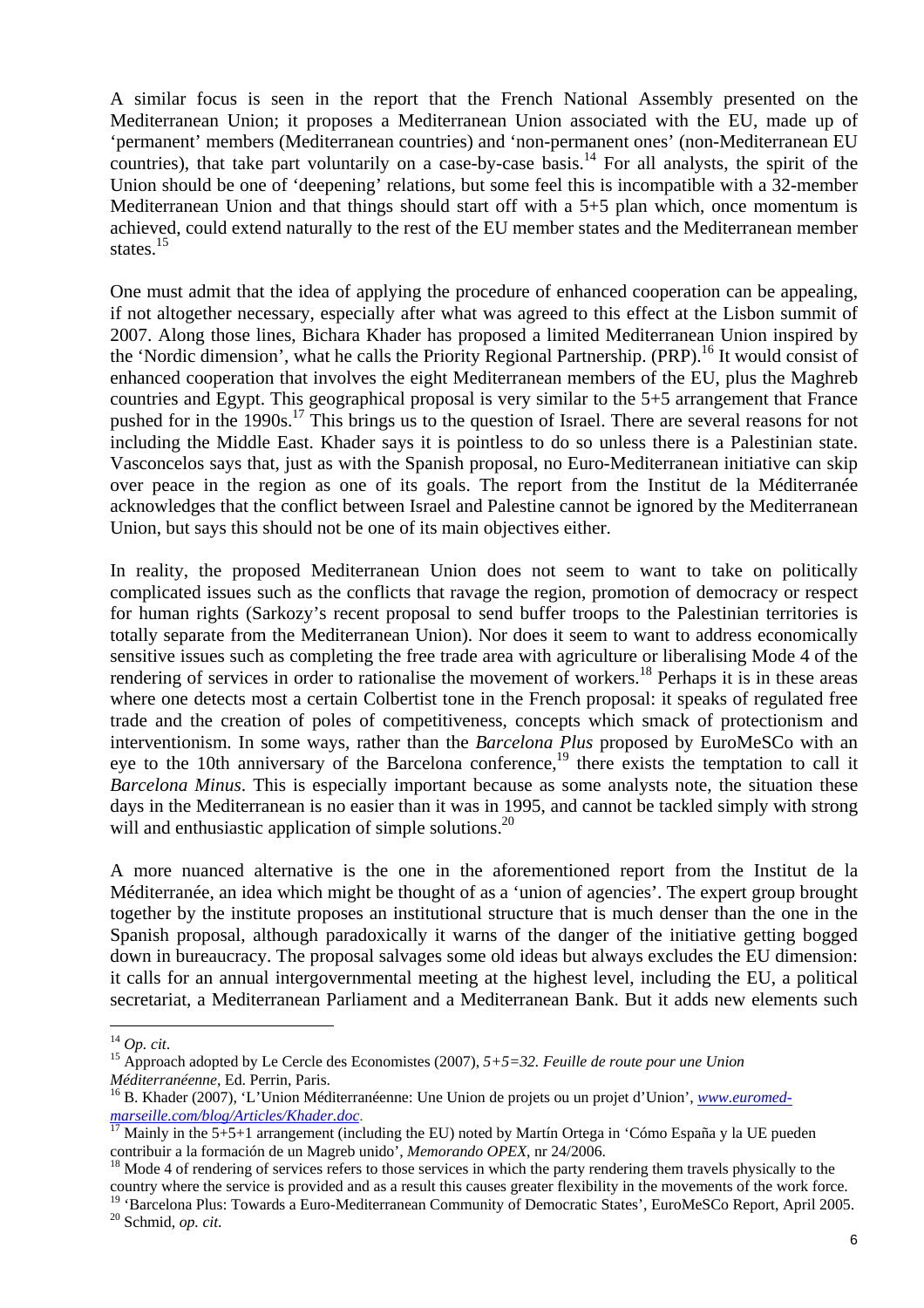as a constitutional charter, a sub-national committee with representation from regions and cities, an Economic and Social Council that would represent civil society, a sectoral plan to create a community of knowledge, a sustainable development commission, a trade arbitration court and a series of specific agencies and institutions (for water management, energy, scientific research, a Mediterranean College, $^{21}$  etc.).

One less enthusiastic position calls for using the momentum from the idea of the Mediterranean Union to differentiate the Neighbourhood Policy between the East and the South. The idea would be to give this policy a Mediterranean component that would cause the policy to be included in the Barcelona Process and reform the latter, including recourse to the mechanism of enhanced cooperation.<sup>22</sup> Other analysts say the best thing would be to join the two policies, reform them and apply the Plan of Action that was approved at the Barcelona Conference in 2005.<sup>23</sup> In fact, in actual practice and once the initial focus of conditionality in the Neighbourhood Policy has been toned down, there is nothing in this policy that cannot be developed (or melded into) the Euro-Mediterranean Partnership. This proposal, which could be seen as minimalist, is consistent and pragmatic, especially if it is applied to complete the Barcelona Process. But it might waste an opportunity to harvest more efficiently the political drive underlying the French proposal to create a Mediterranean Union.

Finally there is an issue that is key but has not been dealt with much, perhaps because it was taken for granted. This is the southern dimension of the Mediterranean Union; in other words, economic integration among the countries of the southern rim of the Mediterranean basin. One of the main criticisms of the Euro-Mediterranean Partnership has been its failure to promote greater subregional integration along the southern rim. This is also cited as a reason to push for creation of the Mediterranean Union. Increased integration of the productive systems of the Mediterranean member states is certainly desirable, but perhaps more politically than in terms of economics. The potential for trade between small economies like those of the Mediterranean member states is not great, compared to the lure of the huge EU market. So one should not expect an intensification of intra-regional trade flows, which also face serious economic obstacles. However, these flows should be encouraged as a source of gains in productive efficiency because their economic contribution, while probably not decisive, is not insignificant either.

If intra-regional trade flows reached the levels of, say, MERCOSUR in its best times, they would go from less than 5% of the total to a respectable 20%, but this scenario is too optimistic and does not withstand comparison. It would, however, represent a political factor in the sense that it would raise the opportunity cost of conflicts. But the history of integration on the Mediterranean's southern rim is not very encouraging.<sup>24</sup> By way of example, it is difficult to envision a union with real content that would be able to resolve the difficulties between Algeria and Morocco which have also paralysed the Union of the Arab Maghreb. It is true that a Mediterranean Union could not resort to trade policy, but it might be able to address the issue by building infrastructure with a regional scope. It is clear that normalisation of bilateral relations between some states of North Africa is a pre-requisite for any significant sub-regional project to move forward.

 $21$  This element seems a bit inopportune. Rather than create such an institution, the location and management of which would probable cause problems, the best thing would be to strengthen the existing networks of research, EuroMeSCo and Femise. Their work is worthy of praise, both for their academic results achieved and providing ideas to governments and the EU Commission, as well as for having generated true epistemological communities and boosted research teams in the nations south of the Mediterranean.<br><sup>22</sup> Emerson and Tocci (2007), op. cit.

<sup>&</sup>lt;sup>23</sup> F. Bataller and J.M. Jordán (2007), 'La propuesta de Sarkozy: ¿dónde está el valor añadido?', *Afkar/Ideas*, nr 15, autumn.

<sup>24</sup> G. Escribano (2002), 'Euro-Mediterranean versus Arab Integration: Are they Compatible?', in B. Laabas, *Arab Development Challenges of the New Millennium*, Ashgate, Aldershot.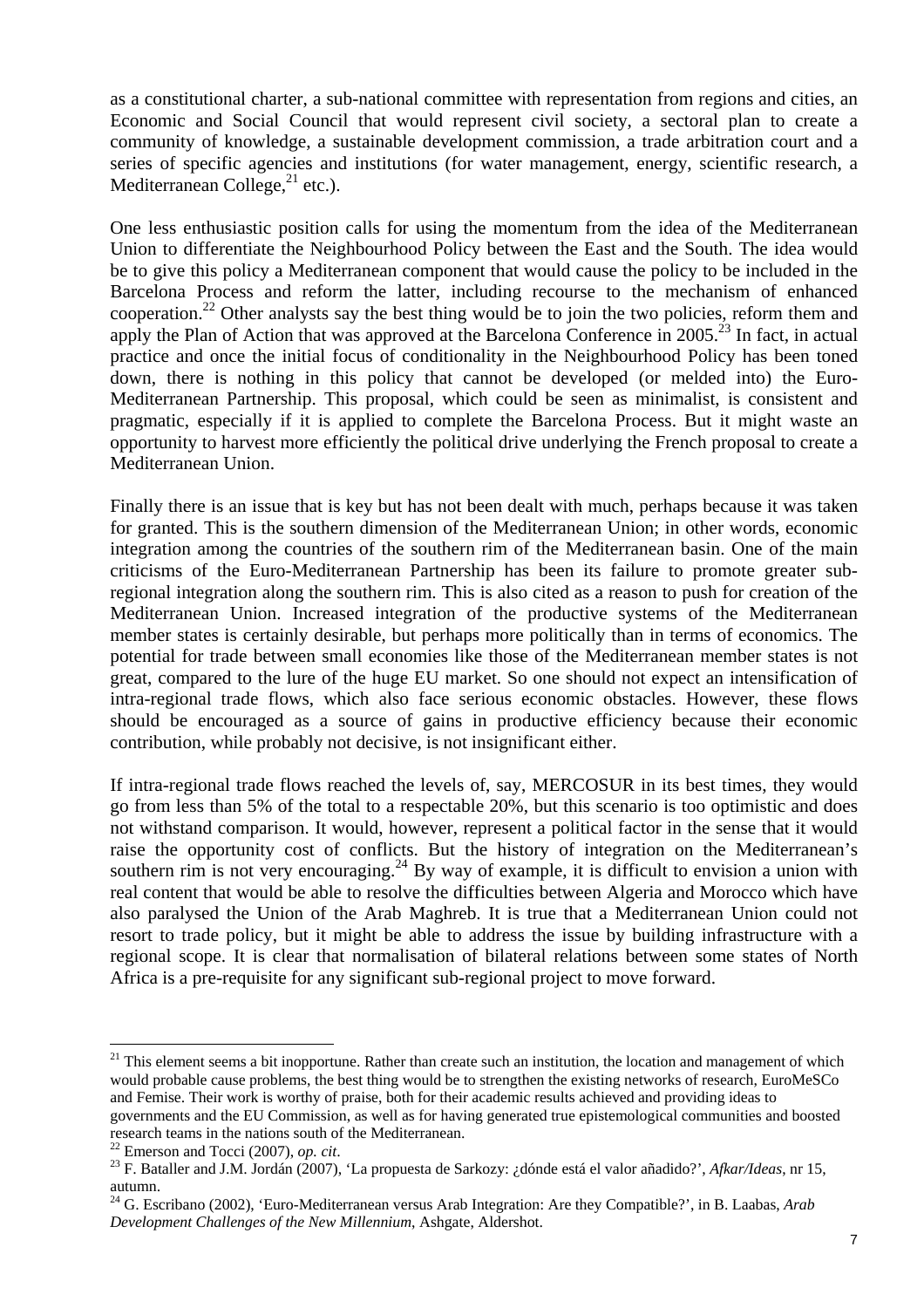#### **A Union as the End Result of a Process**

 $\overline{a}$ 

At the time this article was written the proposal for a Mediterranean Union was still vague. We know that it is not a customs union, nor a single market, much less an economic and monetary union. Nor is it a deepening of the Euro-Mediterranean Partnership, or a Neighbourhood Policy designed specifically for the Mediterranean. It is not the opposite either, we might add. Looking more on the positive side, it has been baptised as a 'union of projects' although some of the institutional developments point more to a union of agencies and others suggest a 'union of companies'. In more general terms it is the beginning of defining a policy, in which the sequence and effectiveness of the instruments, and how they will be assigned to intermediate goals, remains under-specified. But this can be normal in the early stages of formulating a policy, especially if it moves somewhat prematurely into the arena of public debate.

The most relevant thing, which sometimes is so obvious it goes undetected, is that the general goals outlined by Sarkozy coincide, even in terminology, with the Barcelona Declaration, a re-reading of which is essential in order to define goals. If the goal is to achieve a region of shared peace, stability and prosperity, develop human potential, facilitate understanding among cultures and exchanges between societies, these are precisely the headings of the different sections of the Barcelona Declaration. If the objectives are shared, then that part of the discussion is settled and we can start thinking about the means to achieve those goals. Even more to the point, the political drive underlying the idea of a Mediterranean Union can be used to mobilise the necessary tools and move more quickly to attain more ambitious intermediate objectives.

In the area of the theory of integration, at least economic integration, it is difficult to 'discover the Mediterranean'. Economic integration has an internal logic that tends to lead to gradual processes, of which the EU is the greatest exponent: preferential agreements, free-trade areas, customs unions, single markets and economic unions. The Barcelona Declaration described itself explicitly as the foundation of 'a process that is open and destined to be developed'. In the economic realm, the first goal of the Euro-Mediterranean Partnership was to achieve a free-trade zone, and this is being done gradually. The ultimate goal of the Neighbourhood Policy is to achieve full participation in the European single market, with a status potentially similar to that of the non-EU countries that make up the European Economic Area, or Switzerland.

Economic (and political) forces recognise these concepts, which make integration processes predictable, credible and measurable in terms of how they are being applied and the ambitions that they transmit.<sup>25</sup> These characteristics make the players incorporate them into their expectations and reduce the transaction costs of applying them. A union of projects, or of agencies, is a concept that is difficult to visualise from a political or business perspective. But it also difficult to implement theoretically, so it runs the risk of being perceived as a virtual union. In fact, the suggestion of opting for a model similar to that of the European Economic Area lacked enough credibility to make it appealing to countries south of the Mediterranean, except in those which wanted to move forward on integration with the EU, such as Morocco. For this reason, the logic of integration would seem to recommend that we follow the known sequences and propose first to complete the Euro-Mediterranean free trade area by including agriculture, then move on to think about progressing gradually to a single market, in line with the Neighbourhood Policy.<sup>26</sup>

 $25$  Even though the way we refer to this new phase of the process is not the most relevant issue, 'it is probably preferable to call things by their name and as of today this is a partnership', as stated by S. Florensa (2007), 'Límites del proyecto de Unión Mediterránea: hacia una nueva fase del Proceso de Barcelona', Afkar/Ideas, nr 15, autumn, p. 61.<br><sup>26</sup> However, some French proposals have specified models like that of APEC, a non-institutionalised forum strictly

discussing issues related to economic cooperation among countries of the Pacific rim. But in comparison, adopting this model would scale down the goals of the Barcelona Declaration and entail less integration than that envisioned in the Neighbourhood Policy. See Beckouche (2005), 'Le PECC (Pacific Economic Cooperation Council), ou l'IPEMed version Pacifique', IPEMed, April.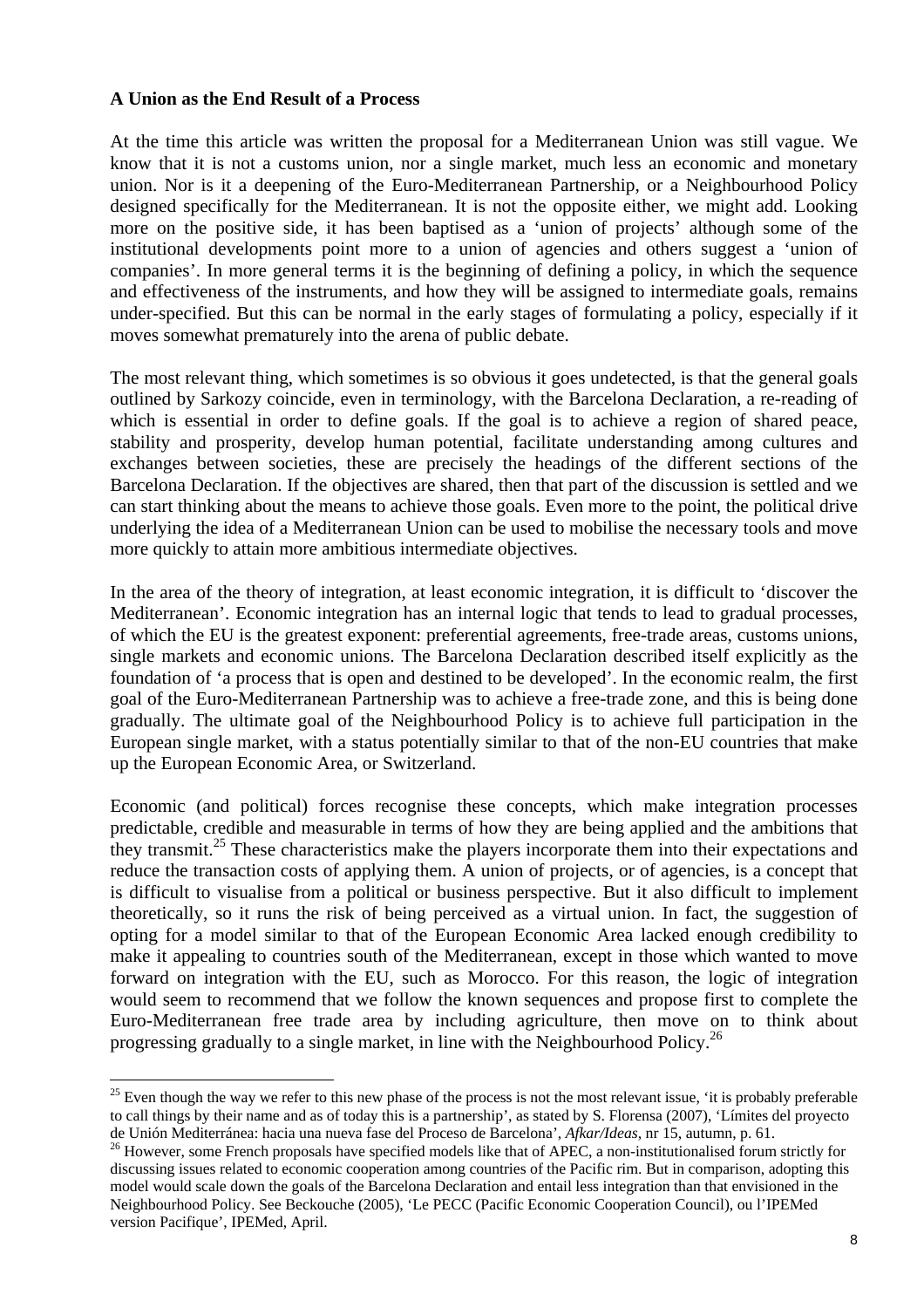The Mediterranean Union might be conceived as the last stop in that process, using the appealing idea of structure-building projects that improve conditions in the countries south of the Mediterranean and help remove obstacles to production. This kind of union could meld the French sense of urgency (there would be projects and a Union) and demands from the European Commission and the member states for consistency in Mediterranean policies. This means preserving the legacy of Barcelona and the Neighbourhood Policy, but also reforming and rethinking them. One has to keep in mind the preferences of the member countries south of the Mediterranean, and these are well known: access to European agriculture and energy markets, more aid, greater ease in the processing of visas or a more flexible approach to immigration, among others. We feel a coherently designed union incorporating those elements would have the following features:

#### *(1) More Europe, Not Less*

This is one of the aspects of the Sarkozy proposal that has generated the most misunderstandings, in both its political and institutional dimensions. From a political standpoint, having the support all interested member states and the European Commission seems to be the only reasonable alternative. To do otherwise would run the risk of splitting the EU geopolitically in two directions, one looking southward and the other to the east, and this would aggravate the very imbalance that the initiative seeks to correct. The civil power of the EU and its influence in the international arena depend on the bloc being able to remain united by bringing together the preferences of its member states. This is particularly true in a region that is as geopolitically important as the Mediterranean, where the socalled strategic 'clash of perceptions' between the US and the EU calls for more Europe, not less.<sup>27</sup>

It is true that an EU of 27 countries is more difficult to coordinate, and to persuade, than the group of EU countries that border on the Mediterranean. But the latter also have a weaker negotiating power and can offer less incentives to the nations of the southern rim in exchange for greater guarantees on sensitive issues such as democratisation and human rights. But herein lies the power of the EU to transform.<sup>28</sup> Although formulas based on the mechanism of enhanced cooperation can make up for some of that deficit of incentives and negotiating leeway, they have major limitations and as a whole do not help give the initiative credibility. Internally, this exposes the debate on the interpretation of enhanced cooperation: a Europe of variable geometry or a Europe *a la carte*. 29 The Mediterranean Union might smack of a Europe *a la carte*, in this case that of France. Article 20 of the Treaty of Lisbon specifies that enhanced cooperation must 'further the objectives of the Union, protect its interests and reinforce its integration process'**.** In essence, it must strengthen the EU, not divide it. And this kind of cooperation is authorised as a 'last resort' when the Council deems that its goals cannot be achieved by the EU as a whole and when at least nine member states take part in the cooperation initiative. Of course, it does not allow intrusion into areas where the EU has exclusive jurisdiction, but does allow the use of EU institutions.

This aspect leads us to the institutional dimension, which we already raised in mentioning the EU's role as a force for transformation. Although the Neighbourhood Policy initiative may have been conceptualised as a process of 'Europeanisation without Europe', with many unknowns and limitations, it seems plausible that the modernising effect of southern states adopting the EU heritage, even just partially and limited to chapters related to the single market, has major potential.<sup>30</sup> In the case of enhanced cooperation, the Europeanising capacity is more limited, as the Commission has veto power over actions that fall under the first pillar of the EU, which includes trade and development policy. Restricting the Mediterranean Union to operating in the non-

<sup>27</sup> H. Amirah Fernández (2007), 'La UE, EEUU y el mundo musulmán', ARI nº 83/2007, Elcano Royal Institute. 28 M. Leonard (2005), *Por qué Europa liderará el siglo XXI*, Taurus, Madrid.

<sup>&</sup>lt;sup>29</sup> See the Preliminary Study of the Treaty of Lisbon by José Martín y Pérez de Nanclares for the Elcano Royal Institute.<br><sup>30</sup> G. Escribano (2005), '*i* Europeización sin Europa? Una reflexión crítica sobre la Política d

Mediterráneo', Working Paper nr 194/2005, Elcano Royal Institute.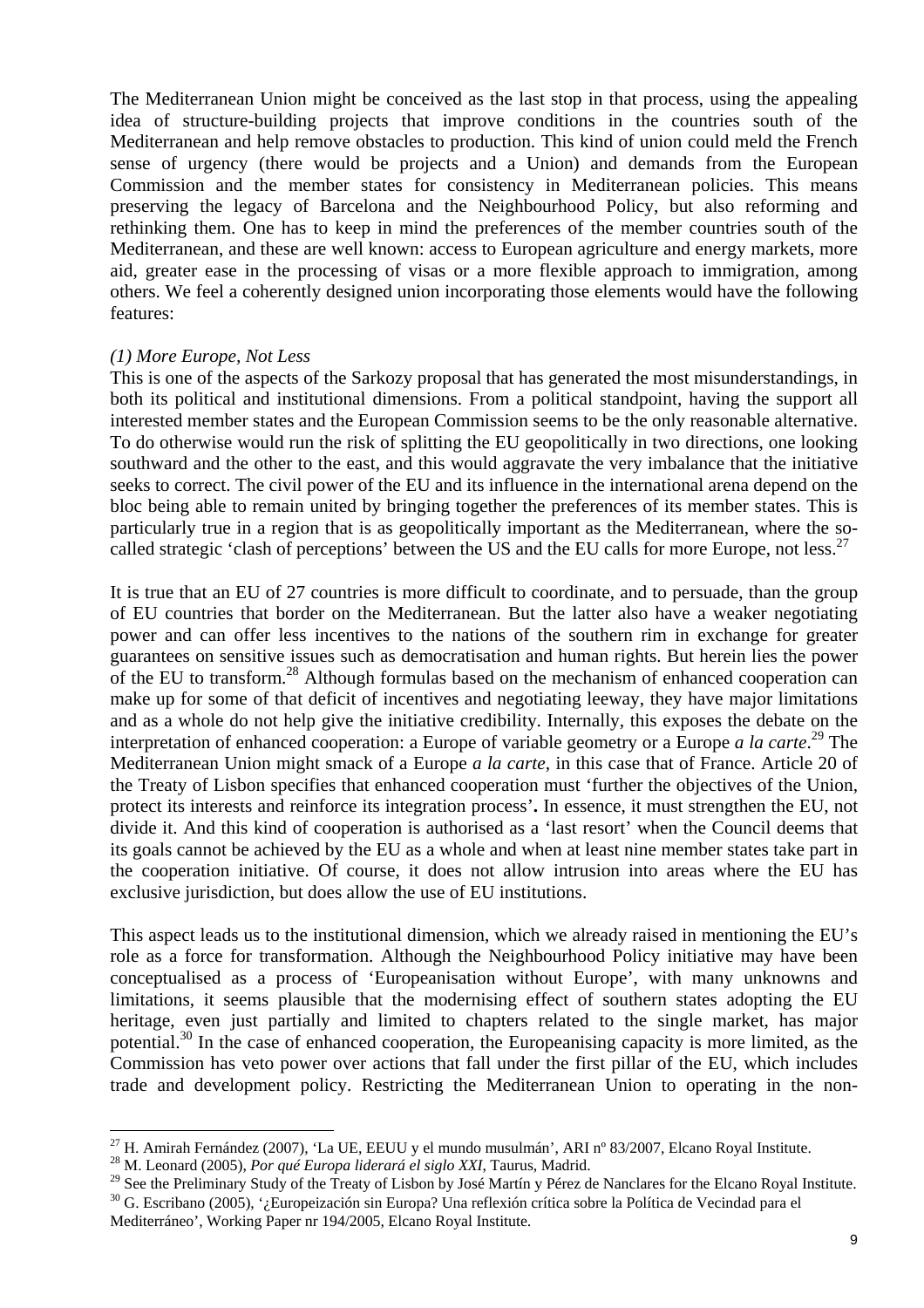Europeanised realm of foreign policies, on the sidelines of the EU, seems to be an unnecessary emasculation of the available instruments, which are already limited.

Even more so, the adoption of initiatives in the framework of enhanced cooperation can hinder the Europeanisation of new policies that are relevant to relations with the southern rim states, such as the emergence of common policies in the areas of energy security or immigration, for instance. If the focus of operating on the sidelines of the EU entails a kind of preventive de-Europeanisation, this would be bad news for the modernisation of the Mediterranean, as the governments of the southern states would lose the already fragile reference point of the EU as a united negotiating party. A more coherent strategy would be for the Mediterranean Union to advocate greater Europeanisation of the different areas of relations with the southern states that have not yet been incorporated into common policies, rather than detach them or prevent their future inclusion in the EU.

There might be a tactical justification for pressing for a new focus for the Mediterranean. It is true that France tends to feel that the Euro-Mediterranean Partnership and the Neighbourhood Policy do not allow the EU to project its preferences with the scope and intensity it deems necessary, an argument which other Mediterranean EU member states might also put forth. But from a tactical point of view, the negative element should be used only in the right doses and in the right direction: having a limited course to run, if administered in excess it could trigger more rejection than acceptance. We feel that direction should be a greater Europeanisation of relations with the Mediterranean, promotion of a framework allowing for more convergence than in the past of the preferences of EU member states that border on the Mediterranean with those of member states that do not.

Although Sarkozy seems to have accepted that his proposal remain within the EU, with EU financing and management, it is also necessary to go deeper with Europeanisation of the bloc's policies toward the Mediterranean. In fact, there are differing interpretations: at the Lisbon summit it was understood that priority would be given to the summit to be held with member states, while the French feeling seems to be that what is important would be the meeting with the countries of the southern rim, and the results of this would be 'reported' to the next EU summit. Germany's position is firm. It says it is unacceptable for an issue of this scope not to be agreed at the full-blown EU level before pushing it publicly, and mainly that the EU be sidelined. For Spain, the EU dimension is literally a red line that cannot be crossed, as it has expressed repeatedly in all meetings, including the 5+5 session in January 2008 in Rabat. Even in France, and within the administration itself, differing visions appear to be emerging, with fears that the initiative might end up setting a precedent that would harm French credibility within the  $EU^{31}$ .

#### *(2) A Complete and Operative Union for Formulating Consistent Policies*

 $\overline{a}$ 

All this said, preserving the European dimension and the legacy of the Barcelona Process and the Neighbourhood Policy should not mask the gaps inherent in each. Countries on both of the Mediterranean's rims share the diagnosis that new European momentum is needed. If the objective is to anchor the countries of the Mediterranean in liberal democracy and free-market economics, it is necessary to set a clear goal, even if is over the long term. This goal, institutionalised in a Mediterranean Union, is very high-profile. But it should also be credible, predictable and entail a set of consistent policies, if the idea is to give the rulers of the southern rim countries the incentives necessary to speed up economic, institutional and political reforms.

<sup>&</sup>lt;sup>31</sup> See the significant criticism by Jean-Pierre Jouyet, French secretary of state for European affairs, of the presidential initiative in *Le Figaro*, 25/I/2008.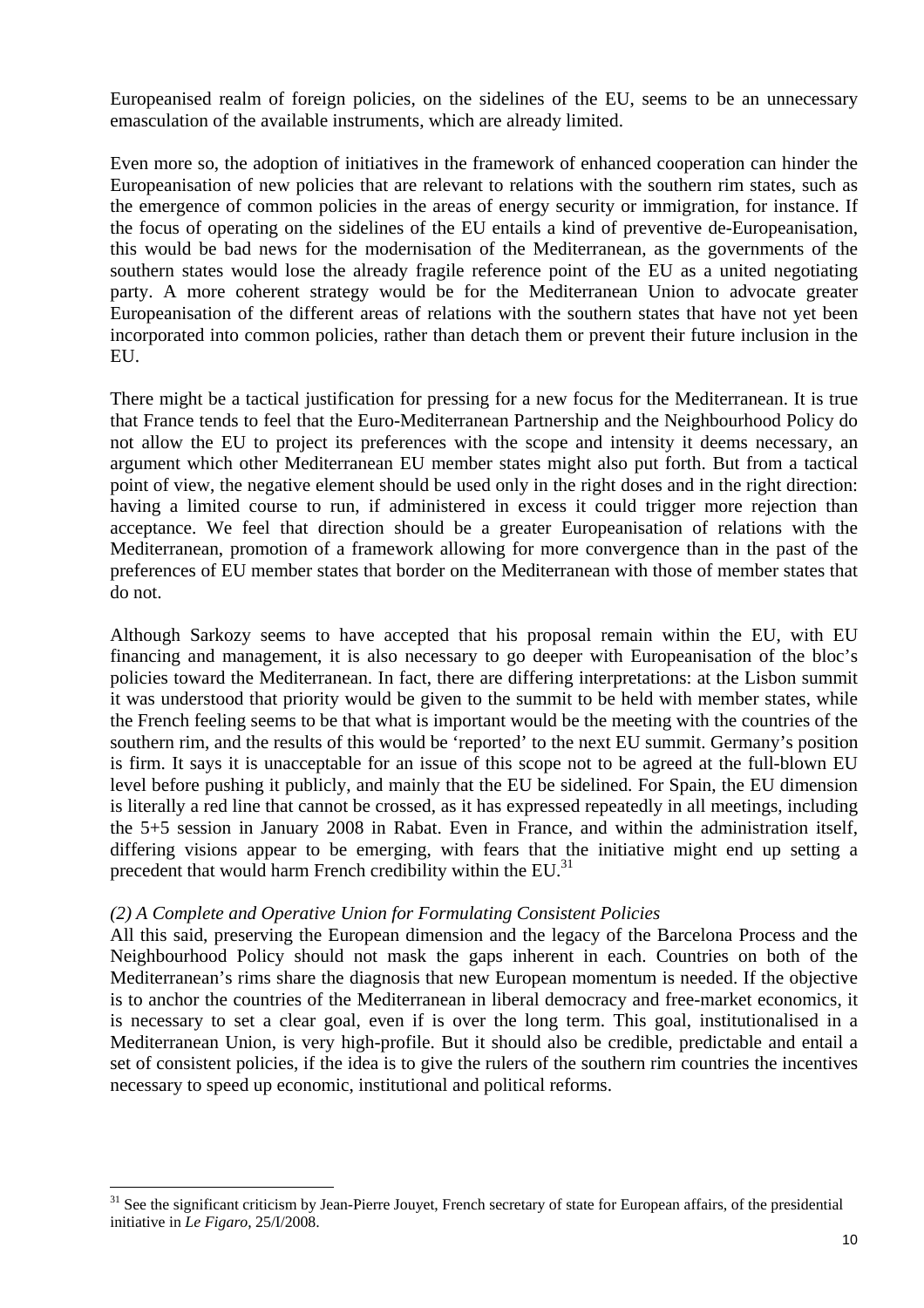In order to do this, it is not enough to take *Barcelona* and the *Neighbourhood Policy* and simply add a new area of activity, be it the environment, energy or co-development. A Euro-Mediterranean Union that is worthy of its name must offer a mechanism for long-term economic integration and political integration: the consummation of the Euro-Mediterranean Partnership and the Neighbourhood Policy. In short, it should be a union that is complete in its objectives and the tools placed at its disposal. In the economic field, it is necessary to advance toward completing free-trade areas and give the signal that these will not be weakened with safeguard clauses or by excluding agriculture. From the institutional perspective, convergence –even gradual and partial– towards the EU legacy is a very powerful modernization mechanism for the institutions of the countries of the southern rim.

But political instruments must also be considered, and not just economic ones (perhaps one of the most evident conceptual errors of the Barcelona Process, at least in the way it has been applied), in order to achieve non-economic goals such as peace, respect for human rights, security, understanding among cultures and democratisation. This aspect is probably the one that requires the most political capital and is without a doubt one of the most difficult to tackle. It needs the transforming power of the EU, but also the adoption of decisions and mechanisms to make them effective. Besides positive conditionality, with clear and consistent economic goals, the initiative must also resort to consistent political tools. Thus, one cannot advocate democratisation and not accept democratic, non-violent Islamic movements as interlocutors (not to say rulers). Nor can one finance most of the budget of the Palestinian Authority without getting more involved in the creation of a viable Palestinian state.

In earlier studies we put forth the idea that the Barcelona Process was based on what we can call an economic syllogism that rests on the theory of modernisation: free trade and reforms would give rise to a process of economic development which, in turn, would trigger pressure from an emerging middle class for democratisation. However, in the past this strategy has proved to have very clear limits. So a proposal was put forth to address the issue with a democratic syllogism: the idea that sometimes, the absence of democratic culture and institutions not only cannot be resolved with economic development, but rather the latter cannot happen without democratic reforms of institutions.32 The idea of creating a Mediterranean Union seems to run along the same, somewhat economics-heavy paths (even for the economists) as those suggested in the Barcelona Process. However, some economies of the southern rim, such as Morocco or Tunisia, are now mature enough for the theory of modernisation to take hold there.<sup>33</sup>

In any case, we must keep the new initiative from being used by the ruling elites in the countries of the southern rim as a ploy to stay in power. In that case, we will have created another process dominated by those elites, inviting rejection from everyday people and from the political opposition, which in many countries is Islamist. This issue is linked to the idea of EU dialogue with Islamic movements which are non-violent and respect democracy –a scenario which the governments of the southern rim see as out of the question and the Islamic movements themselves are wary of because of the reticence at the grassroots level–. One possibility would be to try to coopt those democratic opposition movements, for instance by giving priority to small- and mediumsized businesses, where the economic base of Islamic movements is concentrated. They see this kind of activity as an opportunity to promote their political agenda over the medium and long term, so here they might be receptive to European initiatives.  $34$ 

<sup>32</sup> M. Jerch, A. Lorca and G. Escribano (2005), 'De Barcelona a Luxemburgo: la política euromediterránea', *Política Exterior*, nr 107.<br><sup>33</sup> On the limits to the process of transformation in the Magreb region, consult the collective work coordinated by Y.

Zoubir and H. Amirah Fernández (2008), *North Africa: Politics, Region, and the Limits of Transformation*, Routledge, London and New York.

<sup>&</sup>lt;sup>34</sup> G. Escribano (2007), 'Islamismo y política económica en Marruecos', Working Paper nr 3, Casa Árabe, September.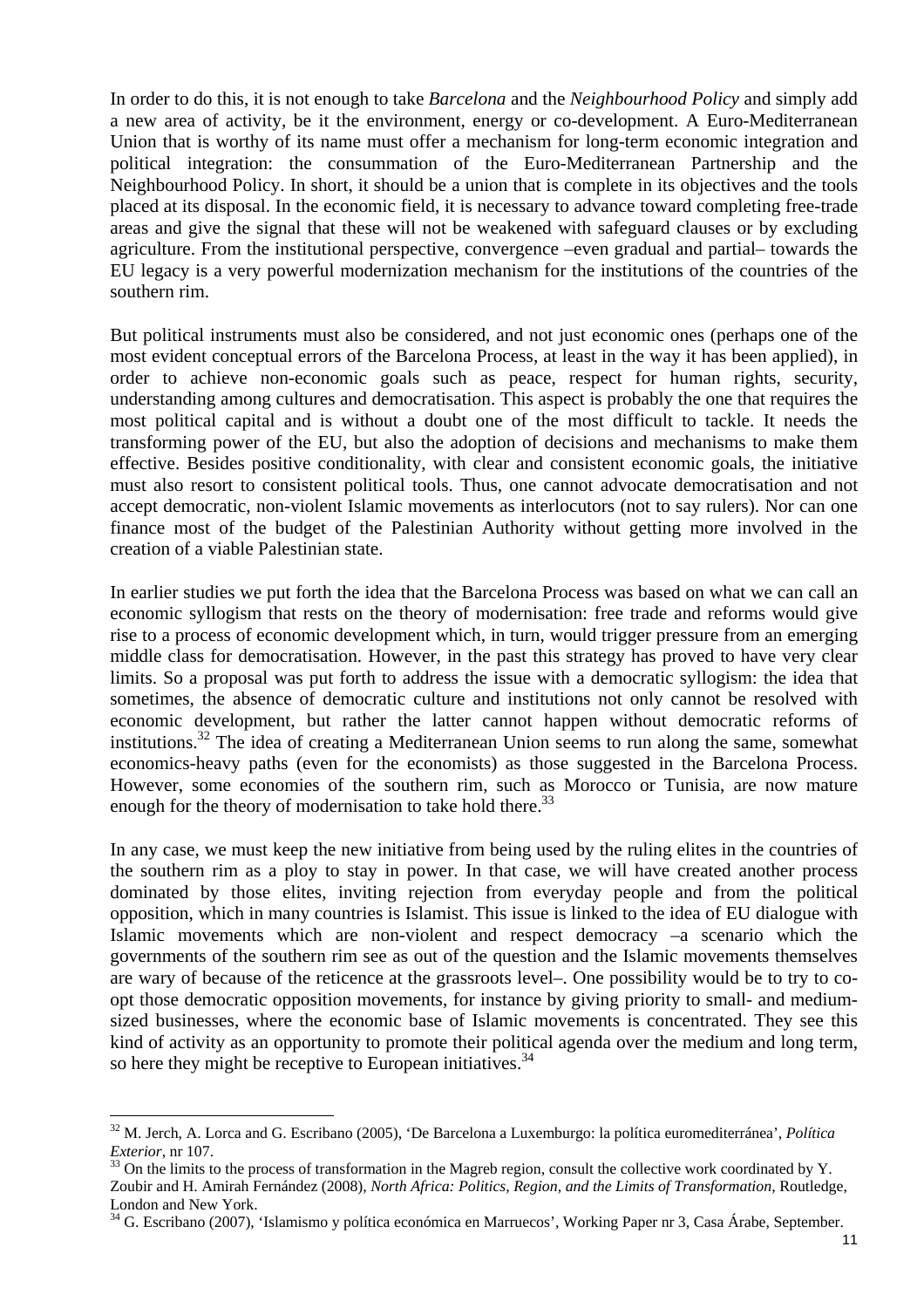In general terms, certainly the most relevant question to answer is this: how can pushing for a Euro-Mediterranean union help meld the Barcelona Process and the Neighborhood Policy under this new umbrella without giving up on introducing added value. Merely adding projects cannot answer this question, but it is interesting to try to identify the candidates.

#### *(3) A Union in Search of Projects…*

 $\overline{a}$ 

The idea of projects serving as catalysts for efforts to bring about change deserves to be treated with interest. The diagnosis that the Euro-Mediterranean Partnership is too diffuse and fragmented, and that its effects lack visibility and appeal, is essentially correct. Implementation of structure-building projects at the regional level might alleviate the shortage of incentives and participation that the Partnership offers the countries of the southern rim. This might also help facilitate south-south integration in those areas where trade mechanisms have been unable to overcome the geo-economic fragmentation of the southern rim of the Mediterranean.

Having argued that the projects have a desirable Euro-Mediterranean character, the next issue is to identify the sectoral and geographic areas in which they will be applied. The sectoral approach is recommendable for addressing the most pressing structural, economic and institutional weaknesses. The sub-regional dimension seems to be the most appropriate, given the specificities present in the Mediterranean basin, maintaining the anchoring approach of regionalism in those areas where common elements prevail. Meanwhile, the process of identifying projects should keep in mind their viability, but not renounce taking on projects in sensitive sectors. Without trying to be exhaustive and not necessarily in order of priority, one might consider projects in the areas of rural development, infrastructure (energy, transport, health, water resources and development poles) civil society, education, the environment, small and medium-size businesses and others.

Rural development is one of the areas in which the consensus among academics and analysts as to its importance and how it has been insufficiently addressed by the Barcelona Process is inversely proportional to the enthusiasm shown by politicians on either rim of the Mediterranean.<sup>35</sup> In some southern states, nearly half of the working population depends on farming and the countryside is home to the greatest levels of poverty. However, traditionally agriculture has been left out of Partnership Agreements or treated as an exception. The nature of agricultural and rural challenges does require more than trade; or, said another way, being able to reap the benefits of trade is only one aspect, and perhaps not even the most important one, of modernisation of the agricultural sector. The need to modernise the sector and prepare it for competition –but above all so it will play the role assigned to it by the economy in development processes– makes it a top priority of an approach based on projects.<sup>36</sup> In this case, a Mediterranean scale might be adopted because the problems are largely shared.

Infrastructure is another key element of the French proposal. The focus would be sub-regional, with a consequent emphasis on physical vertebration. In some areas infrastructure is a response to shared needs, such as for instance energy or transport infrastructure. In both cases the European Commission has made proposals that have not quite led to concrete results, and this would be a good opportunity to breathe new life into them. Europe's new interest in energy security could facilitate Europeanisation of the Mediterranean dimension of this issue. Other kinds of infrastructure that have been proposed are those related to health care (facilities), management of water resources and promotion of industrial clusters, but this could be extended to a variety of public services. The kind of infrastructure to prioritise will depend more than other kinds of projects

<sup>&</sup>lt;sup>35</sup> IEMed (2006), *La agricultura y la Asociación Euromediterránea: retos y oportunidades*, Barcelona.<br><sup>36</sup> An idea expressed by G. Escribano and A. Lorca (2000), 'Vers un Pacte Agricole Méditerranéen?', in Groupe

d'Études et des Recherches sur la Méditerranée (eds.) *Annuaire de la Méditerranée 1999*, Publisud, Paris and developed further in Lorca, Escribano, Arce and Mahía (2006), 'Hacia un Pacto Agrícola Euromediterráneo', in IEMed, *op. cit*. Also see IPEMed-CALAME, *op. cit.*, and FEMISE (2003), *Rapport sur l'impact de la libéralisation agricole dans le contexte du partenariat euro-méditerranéen.*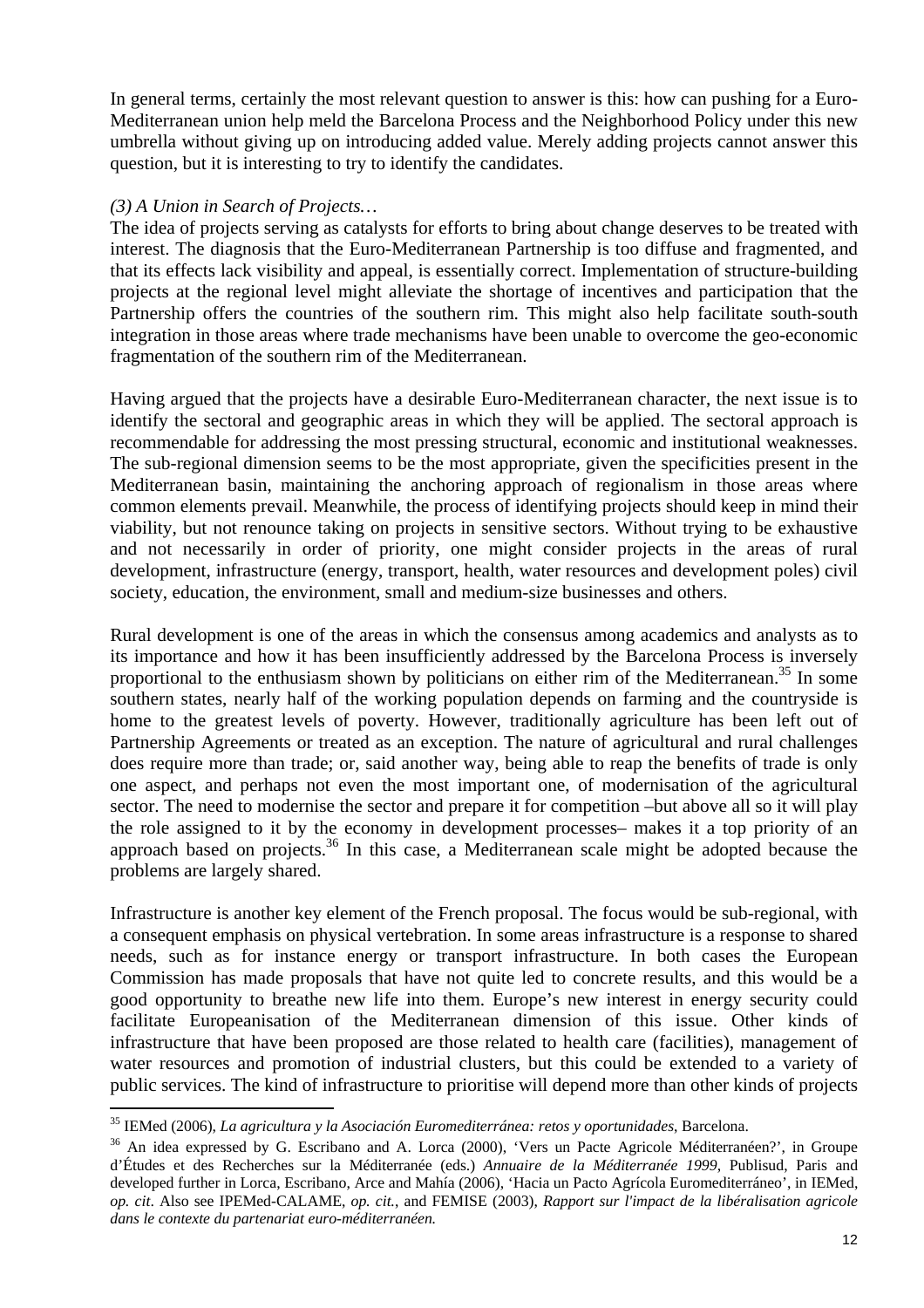on the kind of financing provided, and above all on whether the private sector can be persuaded to get involved, as we shall discuss further on.

The idea of creating poles of competitiveness, which we already mentioned, is somewhat obsolete these days. The prevailing concept, much more complex but also more structure-building and promising, is that of promoting *clusters*. These are more than just industrial poles to the extent that they bring together education and training, participation by companies large and small and from a variety of countries, as well as civil society. They can be designed as cross-border, urban or rural (or mixed), sectoral (industrial, agricultural, services or a combination of all of them). This is another operating vector which must be retained and developed in order to try to integrate the macroeconomic dimension into the macroeconomic approach that has tended to dominate the Barcelona Process and the Neighbourhood Policy.

However, there are non-economic projects which are essential in the development of southern rim countries. Institutional reform is in fact one of the key goals of the Neighbourhood Policy, so there would be room for that kind of project. One of the areas of operation on which there is most consensus is that of strengthening civil society. In this area, progress is very difficult along the southern rim of the Mediterranean, but under no circumstances should it be abandoned because of the obstacles posed by the institutional framework and political pressure from the governments of the region. Another key institution is the civil service, the reform of which has also been promoted (and financed) as part of both the Barcelona Process and the Neighbourhood Policy.

Among its non-economic proposals for a Mediterranean Union, France stresses education. Analysts agree here as well that this is a sector in need of improvement. In a first analysis, the proposal to create a kind of Mediterranean Erasmus programme, while interesting, does not seem to address the fundamental shortages in the region's educational system, which centre around basic education and vocational training. The French idea seems more geared towards luring away gifted students than fixing the region's educational problems. If it is an extension of, say, the French *lycée* system (and in Morocco, of Spanish schools), it is not clear how the project could be of any interest whatsoever to the vast majority of students in the southern rim. Besides repeating the error committed by most southern states in stressing university studies when it comes to spending educational resources, this idea might restrict the benefits of educational programmes to those who need them the least. Indeed, workshops or any other vocational training programmes might have more impact, and potentially broader external effects, than a broad programme of university exchanges that is costly and difficult to manage with selection criteria guaranteeing excellence.

Another kind of project, somewhere between institutional and infrastructure, would be environmental programmes. In fact, in some proposals they top the list of priorities. And certainly this is an important issue in which commitments might be easy to attain, conflicts rare and of scant political sensitivity, and the possibility of identifying concrete projects and carry them out, high. In other words, it could done formally at low cost across the board. This is an issue that politicians love: it sounds great, is easy to sell, can be defined clearly and is widely accepted. It is a far cry from democratisation, dialogue with moderate Islamists or free trade in agriculture, to cite three examples. But it is difficult to envision major, structure-building projects that will have real impact on the living standards of the poorest sectors of the population. This dilemma can be overcome by incorporating the environment not as a project but as a necessary component of any project undertaken by the Union. There are clear environmental components in projects related to rural development, energy, infrastructure and public services, the strengthening of civil society or the reform of the environmental policies of the southern rim states themselves.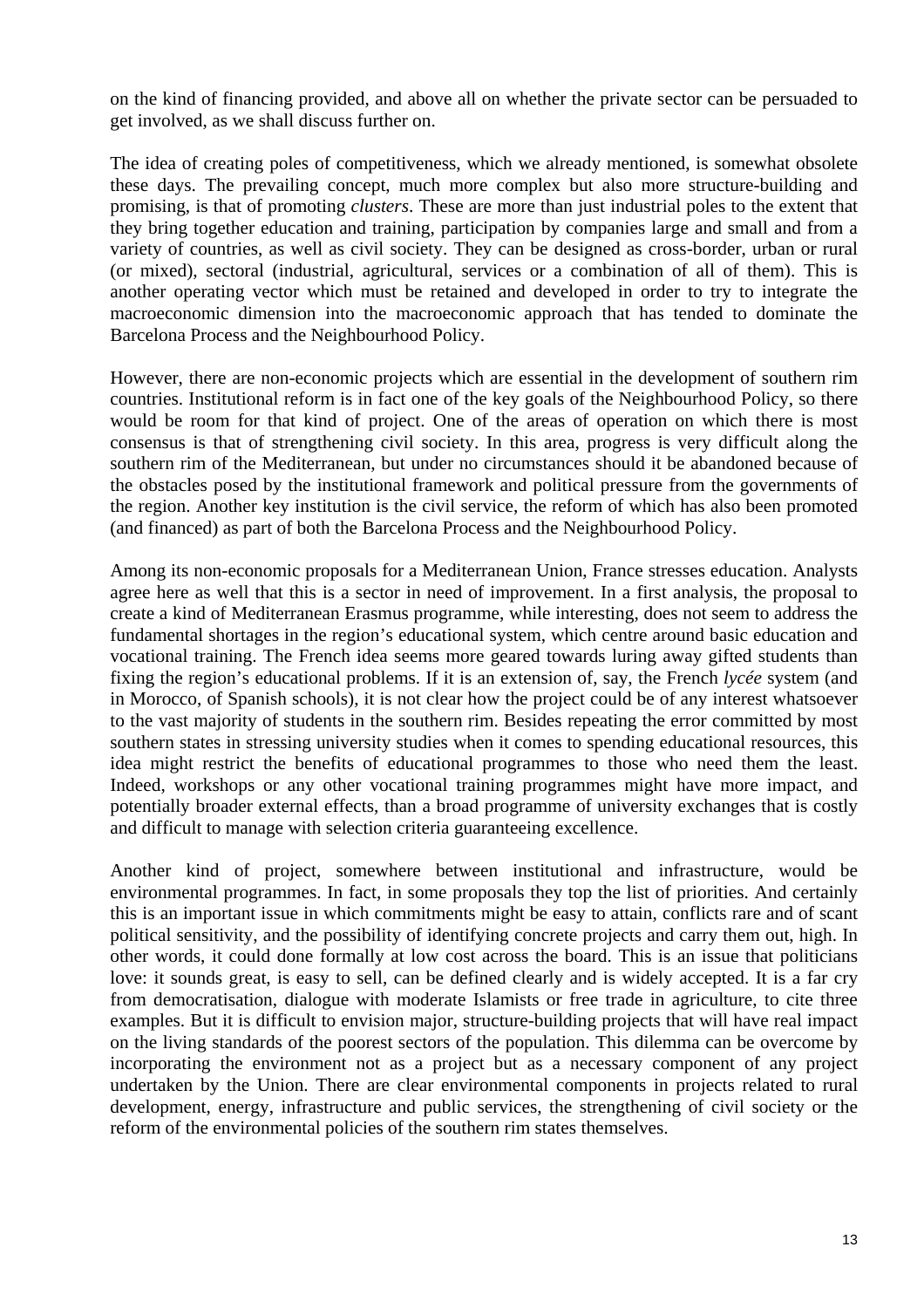Another relevant aspect is that of launching projects to stimulate businesses, especially in the area of small- and medium-sized companies. The private sector's lack of interest in the Barcelona Process and the Neighbourhood Policy is one of the criticisms most commonly made of both initiatives. They are also usually described as unable to provide incentives for improving business productivity. In fact, some French proposals seem to interpret the economic dimension of the Mediterranean Union as a 'Union of companies'37 in which the latter can carry out investment plans. This dimension of the French proposal recalls the US approach that began in Casablanca, which involved putting business leaders in touch with each other and through them boosting relations between the two countries, as an alternative to the Barcelona Process. The idea was thwarted by the deterioration of the situation in the Middle East. The method was to hold meetings between businessmen, with a government presence that was reduced in comparison to what it would be under the Barcelona system. This business dimension deserves attention because it clearly constitutes one of the shortcomings of both the Barcelona Process and the Neighbhourhood Policy: the scant business ties between the north and south and their reduced presence in a partnership that essentially exists among governments and bureaucracies, which, in the case of the southern rim states, are strengthened by this kind of relationship.

These are, however, two very different dimensions of business activity. In fact, major companies on either side of the Mediterranean do not seem to have difficulties in finding each other and discussing their business plans. The main concern of European companies is the high level of country risk in the nations of the southern rim, as a result of which a plan has been proposed to insure their investments.38 It might be even more important to facilitate the activity of small- and medium-sized companies. But this is such a broad area that probably the best way to specify a project adequately is, once again, through an institutional reform of the context of business activity. In this way, the results of the *mise à niveau* programmes carried out in Tunisia have been reasonably positive, while in Morocco they have barely had any effect. It seems more attention is needed for programmes of technical assistance and training of small- and medium-sized companies, as the results of the MEDA programmes in this area have been very meagre.

In any case, the idea of a 'Union *with* projects and *with* companies' deserves to be explored in detail. But in the process of establishing clear priorities among projects, it is also necessary to specify what resources are available and with what kind of financing and management they will be carried out. Certainly, one key aspect will be the role assigned to companies.

#### *(4)… And Resources to Fund and Manage Them*

 $\overline{a}$ 

As we have already stated, perhaps one of the most ambiguous aspects of the Mediterranean Union proposal are the institutional and financing factors. The countries of the south ask, quite legitimately, where the money to fund these projects will come from. The Barcelona Process and the Neighbourhood Policy have a budget which, although it might seem small, comes from EU funds and is therefore quite stable and predictable. The initial French proposal called for resorting to all kinds of financing, both private as well as public, including the European Investment Bank, the EU's Mediterranean programmes, remittances from emigrants, companies and even the Gulf Cooperation Council as a way to pool financial resources.

<sup>&</sup>lt;sup>37</sup> For instance, the recently created Fondation pour le Monde Méditerranéen, already prefigured by the IPEMed and earlier by Calame, defines itself as 'the instrument through which companies will define and carry out their development projects for the region'. See: *www.ipemed.coop*. This case involves a union of major companies, even

though this proposal has the stated goal of encouraging small- and medium-size companies. 38 This idea has been taken up again by the French National Assembly (*op. cit.*), but it has triggered some concern. As it would use EU funds, the main beneficiaries might be specific member states with a longer tradition of business activity in those countries. In any case the member states have their own investment insurance schemes that cover at least part of this.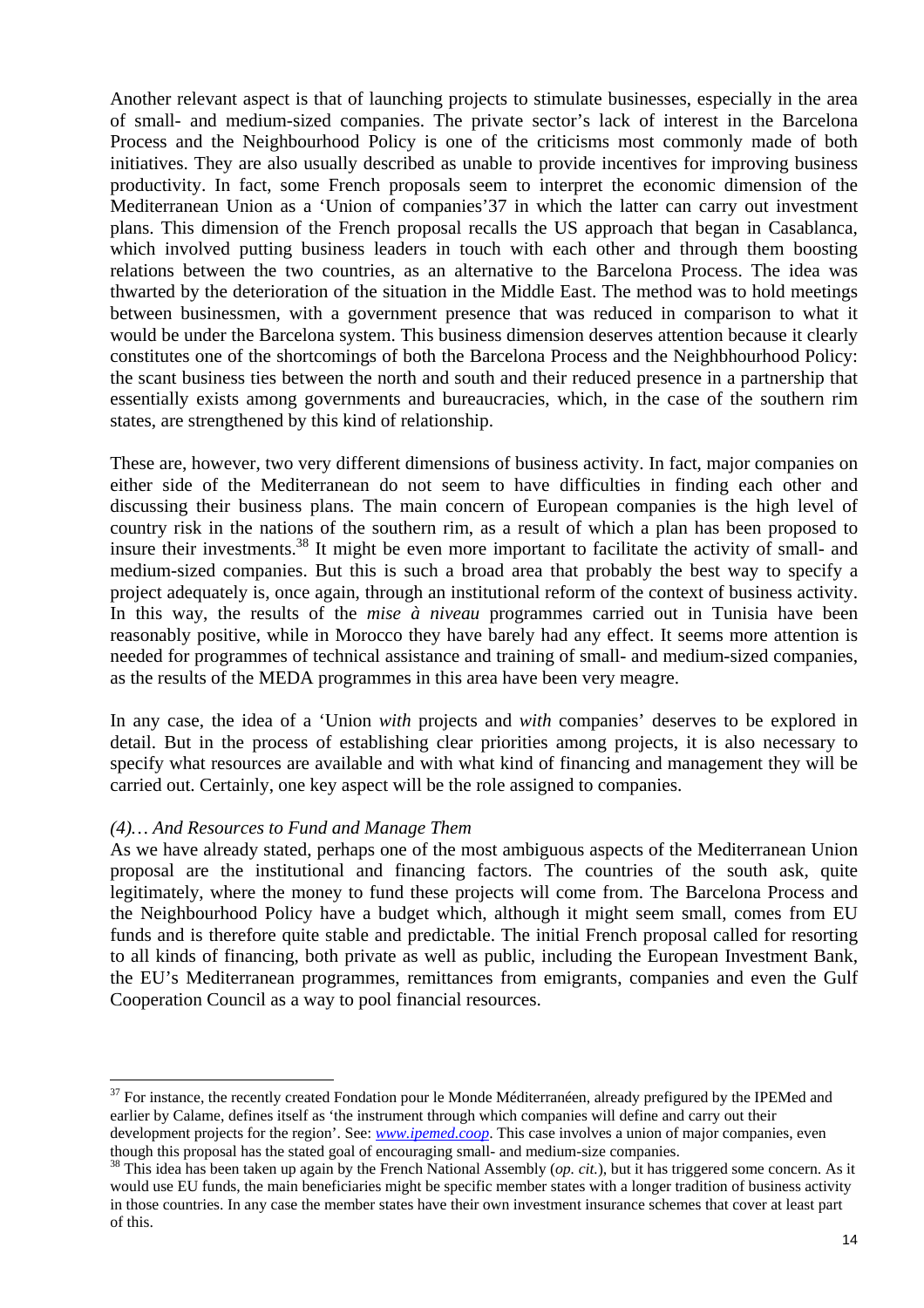This issue raises clear problems if the Union is going to exclude the EU itself, but does not explain how this pool would be formed with existing resources, and not even if these would be totally subsumed in the Union, something which would be hard to believe. The private sector is also called on to finance projects. In general, although the proposal has not been hammered out in retail, it at least acknowledges that a mobilization of financial resources is needed, as well as greater consistency in their management. In other words, the diagnosis is basically correct: more resources are needed, and management of them must be improved.

One of the recurring themes of this debate has been the idea of creating a Euro-Mediterranean Investment Bank. Different versions of this initiative have the support of the main Mediterranean member states of the EU, but other members and the European Investment Bank are not so enthusiastic. We have already said that many analysts feel that what is needed is not funding, but rather projects worthy of being funded. But the existence of a financial institution would indeed show a political commitment and strengthen the degree of institutionalisation of Euro-Mediterranean relations. Spain, for instance, has proposed a financial institution for the region, an approach that could be part of the idea of a union of agencies and pave the way for a future bank. Again, the logical thing would be to give such an agency a Euro-Mediterranean dimension.

Another important aspect which we have already mentioned is the concept of strengthening the role of the private sector in financing projects.<sup>39</sup> There are projects (energy, public services) which can rely on strictly private financing schemes and mixed options like the Public-Private Partnerhips (PPP), and could channel an eventual pool of resources. However, projects such as rural development, the strengthening of civil society and civil service reform, to cite just a few, require financing with public money. One idea suggested in several proposals is that of trying to use remittances from emigrants to finance the private sector in the southern rim over the medium and long term. This aspect is important because many countries receive significant amounts of remittances, although no mechanism has yet been suggested that would be attractive and safe for emigrants and at the same time capable of channelling these savings toward productive activities. Although it is difficult to design a way to handle these funds, because in the end they are private transfers, this dimension certainly demands further study.

As for managing resources, in addition to a financial institution there are proposals to create other agencies that would be tasked with specific areas: agencies for water, energy, the environment or scientific research, as well as a *Mediterranean College.*40 This kind of institutionalisation through agencies with participation from both sides is appealing. But before creating them without a strong mandate or a precise mission, it would probably be better to keep moving forward with existing channels.

#### *(5) A Union for All, But not One with Minimal Scope*

The original idea of excluding non-Mediterranean EU countries from the Mediterranean Union –of creating a G-Med, in the words of presidential adviser Henri Guaino– stemmed from this alleged dilemma: a Euro-Mediterranean integration project with a 27-member EU has no future due to the northern and central European countries' lack of interest and political commitment to the nations of the southern rim.<sup>41</sup> But the argument that a 27-member EU is an obstacle blocking the Mediterranean EU countries from projecting the intensity of their preferences has as its logical conclusion the need to develop a deeper process of integration with the nations of the southern rim. And this can only be achieved consistently within the EU, in the current framework, if the Mediterranean Union initiative becomes a goal of all EU and southern rim member states.

<sup>&</sup>lt;sup>39</sup> In the words of Jean-Louis Guigou, the Mediterranean Union should have 'entrepreneurs who back the policy and contribute, with cross-funding, to draw the two shores of the Mediterranean closer through the medium of the economy', in 'La gran transformación del mundo mediterráneo', Afkar/Ideas, nr 15, Autumn 2007, p. 64.<br><sup>40</sup> Institut de la Méditerranée, *op. cit.*<br><sup>41</sup> It is interesting to recall the sovereignty-minded origins of Mr Guai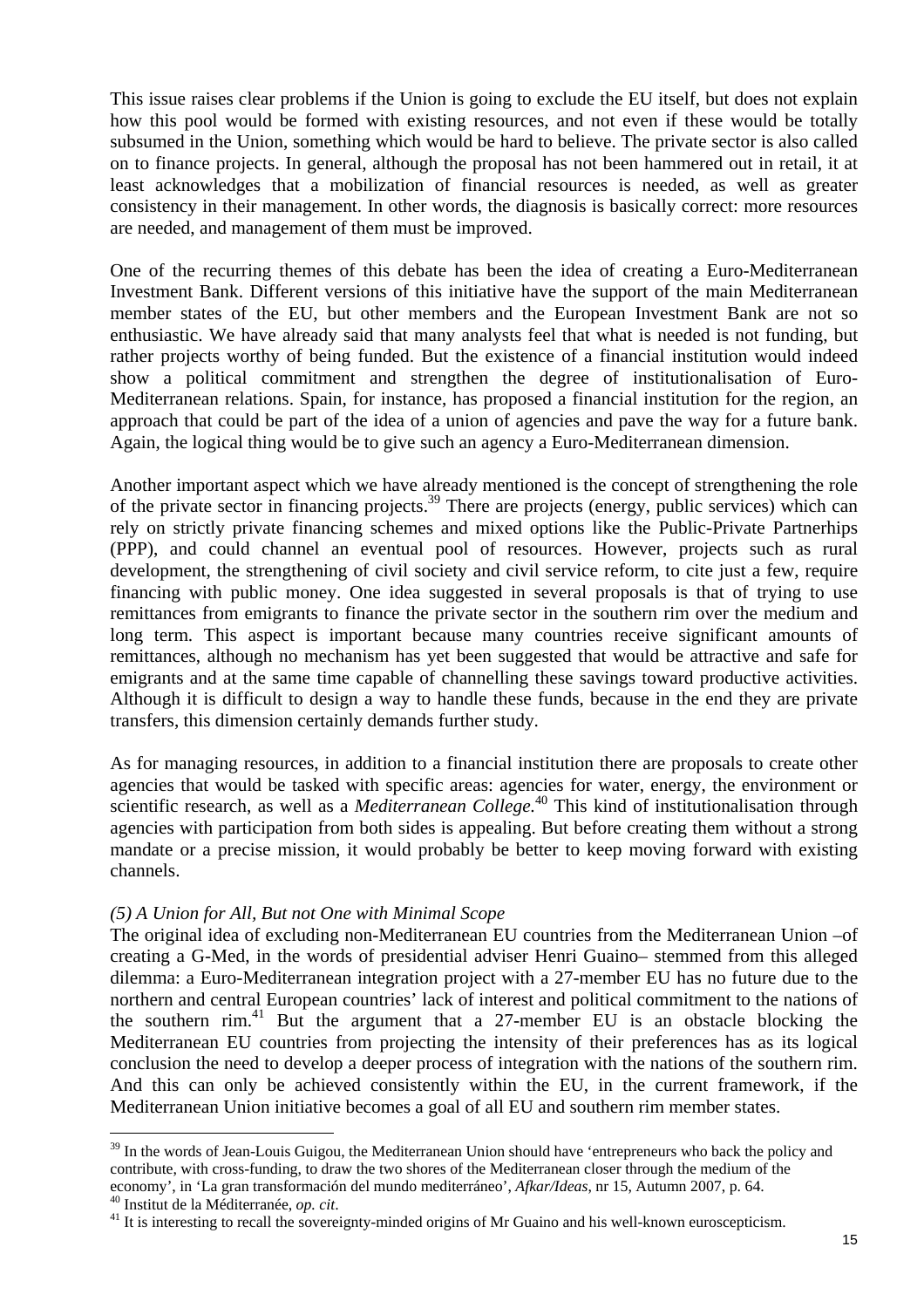However, one should not disregard the idea that following EU enlargement, a rebalancing of EU policy toward the south is necessary. Member states bordering on the Mediterranean need to work harder to show the rest of the members that the southern dimension requires more resources and new initiatives, and that strengthening the bloc's Mediterranean policy is in the strategic interests of the entire EU. An obsession with procedures and with leaving existing structures intact can prevent the bloc from taking advantage of political momentum, and waste resources on pointless controversies instead of applying the policies necessary to advance toward the goal of establishing a region of peace and prosperity shared by all, both Mediterraneans and Europeans.

For this reason, any new initiative should contribute significant elements, and not limit itself to presenting myriad vague and unspecified formulas. Such an initiative should show that it not just a well-meaning label that is void of content. One cannot suggest something that people (a Union) are not willing to offer, even over the long term. One cannot simply change the Barcelona brand name for that of, say, Marseille, and transfer the current content, sprucing it up with new projects and agencies. It is important to nurture the interest shown by the French President in reforming and intensifying the Mediterranean dimension of EU foreign policy, and generating a predictable and more institutionalised framework for Euro-Mediterranean relations.

#### *(6) A Union in which Spain Must Play a Role*

 $\overline{a}$ 

Finally, for Spain the idea of a union –call it the Mediterranean Union, Euro-Mediterranean Union or Union for the Mediterranean<sup>42</sup>– is of vital importance. Aside from the fact that the Barcelona Process is one of the hallmarks of Spanish foreign policy, the magnitude of the strategic interests that Mediterranean holds for Spain means that any initiative aimed at improving relations with the region should be welcomed. In general, this has been the Spanish position, trying to preserve the EU nature of the initiative and fashioning it into an extension of the Barcelona Process. At a meeting in Rome in December 2007 between Italy, France and Spain to reach a consensus on the initiative, Prime Minister Jose Luis Rodríguez Zapatero explicitly referred to it as 'Barcelona Plus'. We can only hope that this is the spirit of the initiative and that it is not just another formula in search of content.

To avert this risk of all the interest stirred in Spain fading away by the time of the EU summit called by France for July 2008, with a Spanish general election in the middle, it is necessary to start thinking as soon as possible and preparing a solid proposal by then, one with the greatest possible level of consensus.. So far the Spanish proposal has been constructive in that it accompanied the French one and nudged it towards EU channels, which we feel is the right thing to do. From now on the idea is to propose a Union that justifies that interest that has been aroused but above all marks a significant advance with respect to the current duality of *Barcelona Process* + *Neighbourhood Policy*. In the current context the only ones considered significant advances will be those which offer the countries of the southern rim appealing political, economic and social prospects, ones that all their citizens can enjoy, especially the poorest classes, and not show preference to their economic and administrative elite, which is unfortunately what has happened in the past.

Clearly, Spain does not have the powers of political or economic influence in the region that France does, although they are still considerable. But Spain does have the ability and creativity to compete with ideas and co-lead along with France the process that seems to be getting underway now. Spain should assume that role in the area of ideas and constructive contributions with its think tanks, researchers and business leaders. In order to do this it will be necessary to launch the capabilities of Spanish society to reflect on the future of the Mediterranean and help stimulate and deepen relations between the two shores of the sea. Spain boasts institutions dedicated to studying the

 $42$  The names given successively under the initial French proposal, the Spanish proposal and the Rome meeting of December 2007 between Romano Prodi, Nicolas Sarkozy and José Luis Rodríguez Zapatero.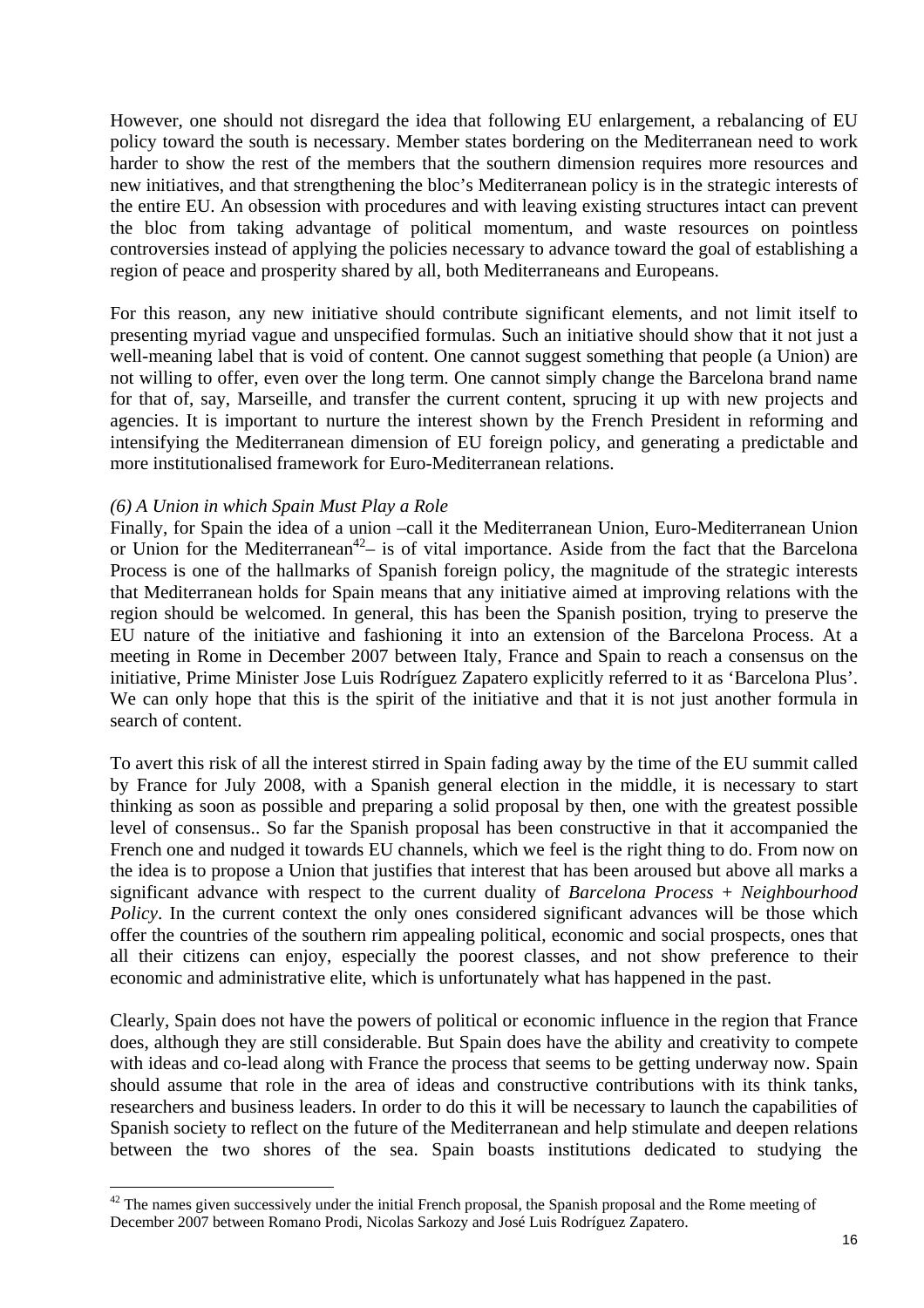Mediterranean, or which include the region on their agenda, and with no exception they have all managed to strengthen Spanish abilities on these issues with an effort worthy of praise. But it lacks an institution like the newly created *Fondation pour la Méditerranée* in France, which adds a strong business-oriented component.

It is not the goal of this study to provide a detailed analysis of all the mechanisms of operation or the specific proposals which, from a Spanish point of view, the Mediterranean Union should feature. However, we can note tentatively and briefly some of the projects in which Spain should be especially interested, and these are not necessarily in order of priority.

One of the areas that seems to have yielded a broad consensus is that of *energy projects.* For Spain, in this area the Mediterranean dimension is essential, and the issue can make Spain a key player on energy in the region.<sup>43</sup> The possibilities range from building infrastructure for transport (gas and electricity) and generation (combined cycle, renewable energy), where Spanish companies could use the Mediterranean Union proposal to consolidate their presence in the region. It would also be interesting, and not just for economic reasons, to try to participate in the drive France has launched in the area of nuclear energy.

Other projects that should not be ignored are those related to agriculture. Over the long term, Spain seeks greater productive involvement in the agriculture sector of the countries of the southern rim. Despite the tension that is apparent, in our opinion over the long term there are more opportunities for complementarity than risks stemming from competition. Spain has experience in programs of rural development, encouraging cooperativism, use of scarce resources such as water, modernisation of facilities and logistical aspects. Spain could suggest the idea of an Agriculture Pact with the countries of the southern rim and propose it as a priority vector of the Mediterranean Union.

Spain should also insist on promoting clusters comprising elements such as education, training, financing and construction of infrastructure in specific sectors (agroindustry, health) and areas (Nador, Tetuan) which can be beneficial for the country and in which Spain has a comparative advantage for carrying out activities.

Spain should endorse the French proposal for creating a Mediterranean Bank. But its emphasis should not be simply on financing major projects, but also feature a line of financing for small and medium-sized companies and micro-credits to satisfy the financial needs of the many small businesses that operate informally and have trouble gaining access to credit. As an innovative feature, and in line with what we said earlier, one of the goals of such a bank should be to dissociate itself from supporting the economic elite exclusively and try instead to appeal to the region's ecologically-minded companies.

One issue related to this would be *reform of the financial sector*. Although this was not identified in the previous pages as a priority project, Spain has a highly competitive financial sector which is present in some of the countries of the region and interested in penetrating into some of the others. The Spanish banking sector has a lot of experience in the developing countries of Latin America, where it has posted strong earnings and helped boost the economies where it has operated.

<sup>&</sup>lt;sup>43</sup> G. Escribano (2006), 'Seguridad Energética: concepto, escenarios e implicaciones para España y la UE', Working Paper nr 33/2006, Elcano Royal Institute; A. Mañé and A. Lorca (2007), 'África del Norte: su importancia geopolítica en el ámbito energético', Working Paper nr 11/2007, Elcano Royal Institute.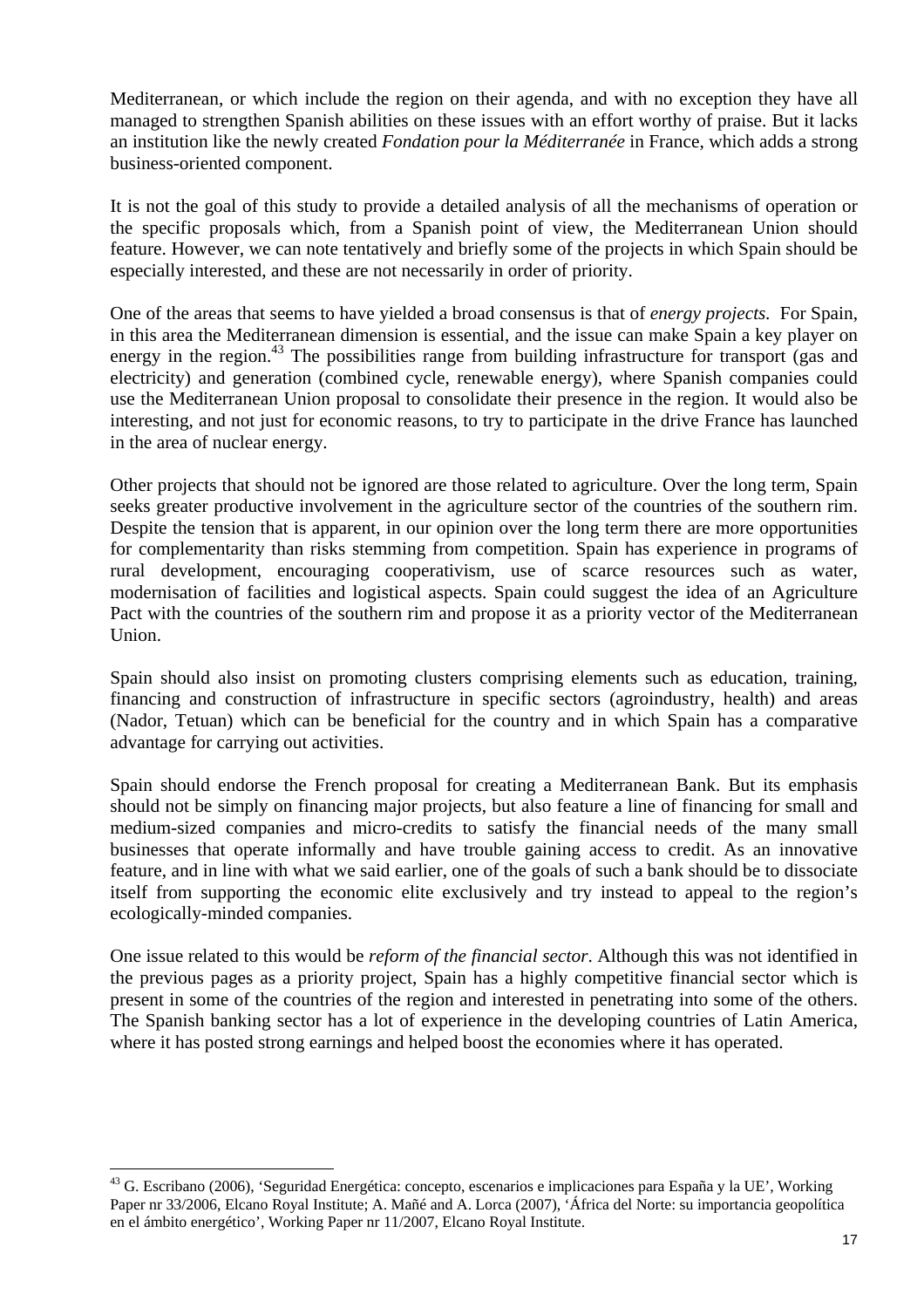Another interesting issue is that of *reform of the civil service*. Here, too, Spain has a lot of experience in Latin America, not to mention its own experience with reforms and with adopting EU institutions and legislation. This experience spreads through many realms of government (technical assistance for reform of the justice system, reforms of the security forces, transparency in privatisation of state-owned companies, mechanisms for granting contracts for utilities), but it also has clear business connotations in some of its dimensions to the extent that Spanish companies are used to participating successfully in privatisation processes and bidding for government contracts.

*Immigration* should also be addressed, but not with an approach that focuses exclusively on fighting illegal immigration. Despite the criticism received by the initial proposals for a Mediterranean Union equipped with a mechanism to control illegal immigration, it seems evident that the Europeanisation of immigration is another most frequently cited deficits in Euro-Mediterranean relations. In any case, although activities related to illegal flows of immigration might be kept outside the EU so as not to 'contaminate' it, there could also be more convergence in other aspects of immigration policies. There seems to be a certain consensus on the need to facilitate administrative procedures in the granting of visas and selecting and training emigrants in their country of origin. So this could be explored jointly from the least controversial approach, that of codevelopment, as suggested in the initial proposals.

Another element that features in many of the proposals and which should be a priority for Spain is that of *civil protection*. Because of its geographic proximity, this affects Spain as a participant and can contribute experience and resources, as has happened in the past. But it is also an area in which Spain has preferences as a potential beneficiary, for instance with an eye to dealing with accidents in the Strait of Gibraltar.

*Education* is also a relevant issue. Although we have said a bias in favour of university studies should be avoided, Spain might have an interest in developing this aspect as well. Spanish universities have a long tradition of developing Arab-studies experts and this is an important asset, as are Spain's geographical closeness to North Africa and the networks that this implies. Spain certainly has something to contribute in this area. It also boasts experience in primary and secondary education. But one area in which Spain's experience stands out, and which might be better suited for the countries of the southern rim, is that of vocational training. The concept of workshops might give good results in this area and over the long term be more beneficial for the countries of the south.

Finally, another area of consensus is that of the *environment.* This issue has been raised explicitly both in the French and Spanish proposals (and the Italian ones). This is certainly an important question and one in which there are clearly common interests. It is necessary to devise a series of measures that respond to the needs of both sets of countries, although keeping in mind that they might have different priorities. Incorporating the environment to the traditional goals of the Barcelona Process might add value in several ways.

The environment would be a good example of the importance of coming up with a series of consistent proposals that Spain could contribute to, and which affect rural development, water resources, public services, the strengthening of civil society, renewable energy, and others. In all of them, and in the management of the places where they overlap, Spain has the ability to carry out projects. The same can be said of the so-called clusters. These combine issues related to training (at different levels, but especially vocational training), local development (including rural development), small- and medium-sized companies, civil society, financial issues, etc.